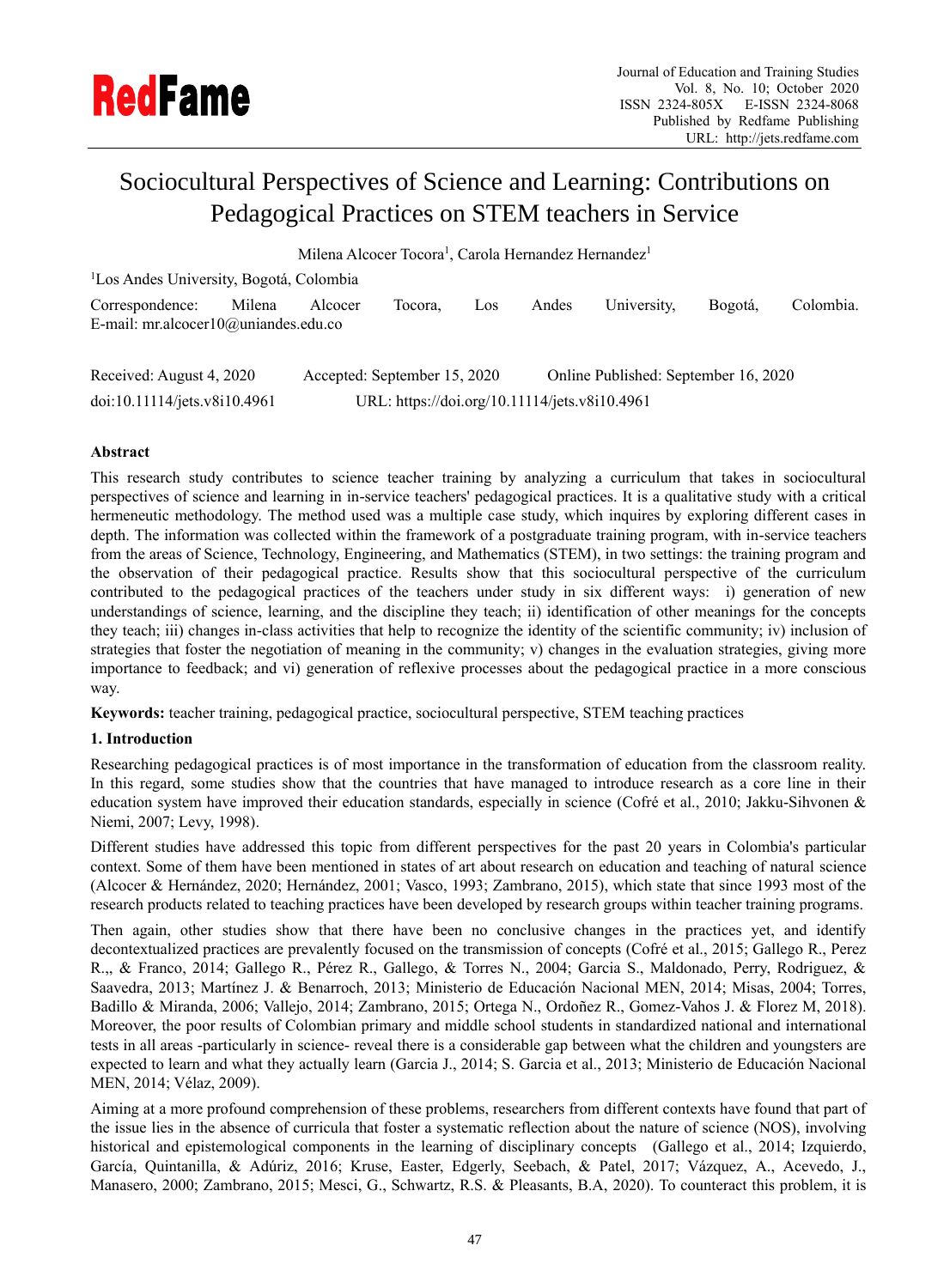necessary to develop theoretical and methodological constructs that directly affect the practice.

In this sense, Porlán A; Rivero A and Martin Del Pozo (1998) proposed a series of categories to identify relations between the conceptions of science, the construction of professional knowledge, and pedagogical practice. They concluded that professional knowledge construction would improve as teachers broaden their epistemological perspective of science (Porlán, Rivero, & Martín, 1998).

According to Porlán (1989), science conceptions may be classified into four types: rational, radical empiricism, moderate empiricism, and alternative. Rational comprehension implies a reduced view of science and sees knowledge as a human mind product, generated individually through a logical rigor, assuming science as truth. From this perspective, knowledge is neither part of the reality nor obtained by observation since senses may distort reality, impeding authentic knowledge.

On the other hand, radical empiricism proposes that by induction, the observation of reality may enable objective and real knowledge, which is, in turn, its reflection (objectivism, absolutism, and realism). In the moderate empiricism, the generation of hypotheses and experimentation take the place of observation as the core of the scientific process. However, these can be generated in both individual and collective ways. Finally, alternative comprehension identifies a new image of science; it recognizes it as an activity conditioned by social and historical contexts; furthermore, it conceives science as the community's product.

In this sense, Porlán A; Rivero A and Martin Del Pozo (1998) proposed a series of categories to identify relations between the conceptions of science, the construction of professional knowledge, and pedagogical practice. They concluded that professional knowledge construction would improve as teachers broaden their epistemological perspective of science (Porlán, Rivero, & Martín, 1998).

According to the sociocultural theory of Wenger (1998), scientific communities behave as communities of practice. These communities are social groups that develop knowledge through continuous interaction, and by sharing learning based on reflecting on practical experiences; in this way, it generates identity. Scientific communities are identified by sharing a common interest, probing in a particular knowledge systematically by negotiating meanings, developing models that explain the knowledge developed, communicating their findings in an argumentative way, and validating the knowledge produced by its members.

For the community and its members, the negotiation of meaning represents a way of experiencing the world and its commitment. Thus, learning is understood as the negotiation of meanings, and it is a process that we do permanently as human beings as we interact.

On these grounds, teaching and educative practices must be analyzed from a more comprehensive view. Carr W. (1995) suggests they must be studied from teachers' ideas and experiences as their main actors. According to him, pedagogical practice is built from four dimensions: personal and professional intentions, social interactions, the historical context of the teacher, and the political context of their actions. In this sense, the practice comprises the planned strategies and activities and the way they are put into practice in the classroom.

On these grounds, the research question that this study intends to respond is: what are the contributions of a STEM curriculum based on a sociocultural understanding of science and learning to the pedagogical practice of teachers in service?

## **2. Methodology**

This study used the methodology of multiple case study. According to Stake (1998), a case study is an analysis of the particularity and complexity of a singular case to get to understand its activity in a specific situation. The multiple case study enables inquiring about a phenomenon, population, or general condition by probing in several cases. By identifying their differences and similarities in detail, the dimensions of the problem under study are clearly revealed, while enabling a theorization (Yin, 2009).

Thus, the information collected was analyzed from a critical-hermeneutical perspective that provides both a general and a detailed comprehension of the phenomenon, consolidating a valid and pertinent discourse about the topic's reality under study (Alvesson & Skoldberg, 2009; Goetz & Lecompte, 1988).

Three cases of STEM in-service teachers of a postgraduate program on education in Colombia were analyzed (see Table 1). These teachers were selected for convenience, given that they had voluntarily enrolled to participate in the course: "Pedagogies for the development of scientific thinking (PDST)".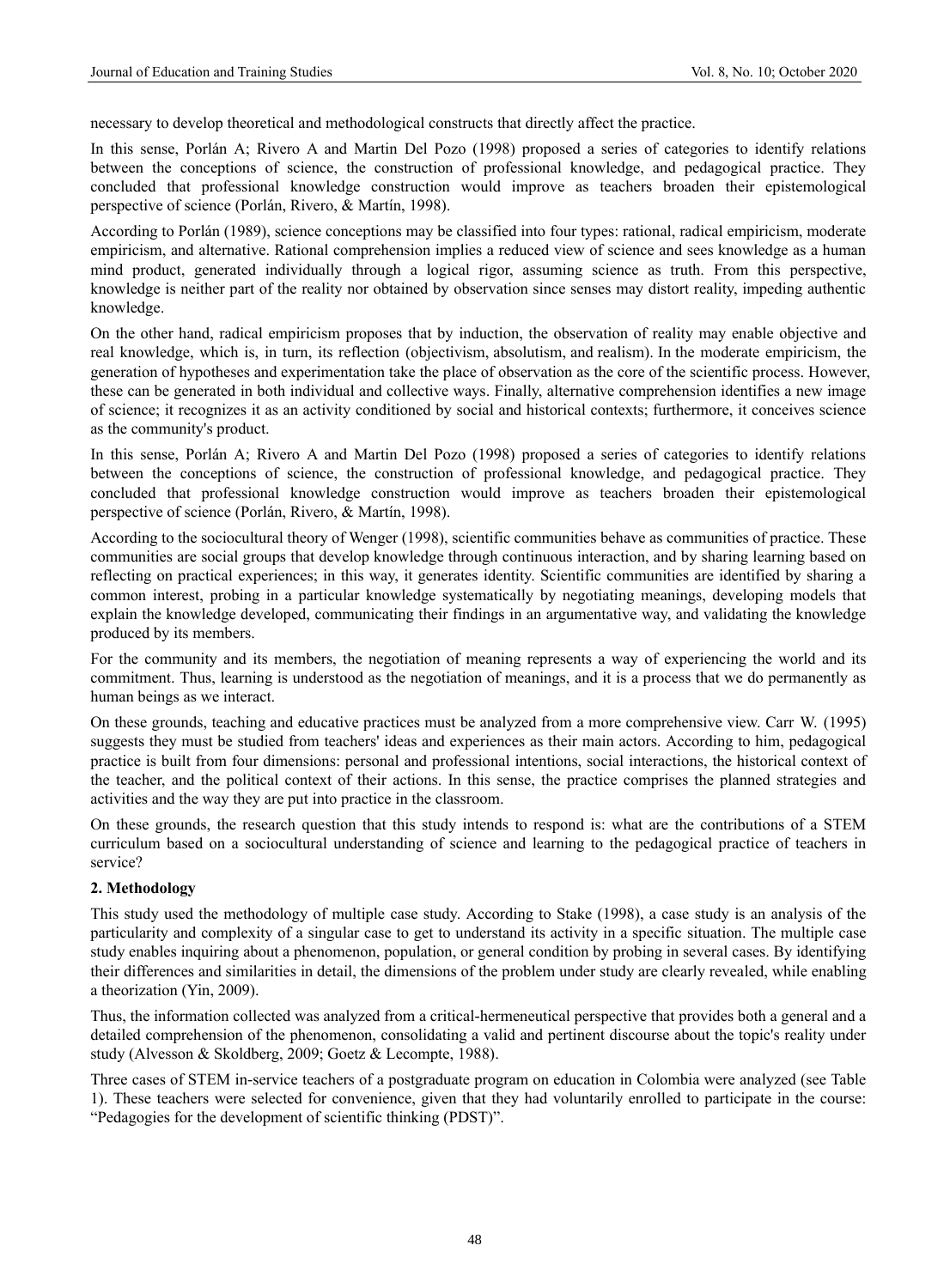| Pseudonym   | Gen  | Title    | Complementary<br>and<br>training                              | postgraduate Educative level in which they<br>teach |
|-------------|------|----------|---------------------------------------------------------------|-----------------------------------------------------|
| Sol         | Fem  | Graduate | Master's degree in education                                  | Primary and Middle-sec                              |
| Jorge       | Masc | Engineer | Diploma in pedagogy, Master's degree Primary and Middle-sec   |                                                     |
| <b>Flor</b> | Fem  | Engineer | in education.                                                 | University                                          |
|             |      |          | Master's Disciplinary degree, Master's<br>degree in education |                                                     |
|             |      |          |                                                               |                                                     |

#### Table 1. Participants of the study

Source: own elaboration

The information was collected in two settings established for this research: first, during the participation in the course (training), and second, during the observation of 35 hours of pedagogical practice and three sessions of reflection per teacher about their task. Table 2 shows the instruments used in each one of the phases of the study.

Table 2. List of instruments in each one of the phases of the study

| Phases                         | Instruments                                                                                                                                                                                                                 |
|--------------------------------|-----------------------------------------------------------------------------------------------------------------------------------------------------------------------------------------------------------------------------|
| <b>Training phase</b>          | Questionnaires of open questions, Likert-type survey, virtual forums, written documents<br>prepared by the teachers in training, interviews with the teachers, audio recordings of class<br>discussions, and field journal. |
| <b>Practice analysis phase</b> | Interviews with participant teachers, students and work peers, class plans, learning guidelines,<br>and field journal.                                                                                                      |

Source: own elaboration

The following was considered: protecting the privacy of the participants, the contexts and the data collected, respecting the time frameworks of the participants, their availability to participate in the study, and the agreement to collect the information. Additionally, all participants signed informed consent. Hence, we used pseudonyms in this report and will not give details that may reveal the participants' identity and contexts.

The analysis of the information collected was done with the software Nvivo, version 11.4.0. The categories of analysis were established according to the theory of Carr's educative practice (1995) and that of practice communities proposed by Wenger (1998).

Next, we will describe the categories established for the analysis:

- i) *Context and motivations:* The teacher's story is described in terms of their motivations, general experience, and teaching experience.
- ii) *Transformation of the understanding of science, scientific thinking and scientific community:* This analysis describes the changes in the teachers' conceptions of science due to the training, based on an adaptation of the four beliefs about science described by Porlán (1989), and Porlán A; Rivero A & Martin del Pozo (1998), namely Rationalism, Radical Empiricism, Moderate Empiricism, and Alternative.
- *Sociocultural understandings and development of the pedagogical practice:* Five sub-categories were used for this analysis (three of them were established from an adaptation of the sociocultural theory of learning proposed by Wenger, 1998): a) criteria and intentions for class planning; b) strategies that familiarize the students with the identity of the scientific community; c) strategies for the negotiation of meanings in the community; d) Approach to the disciplinary concepts and scientific thought, and e) Strategies for the evaluation of learning.
- iii) *Contributions to the processes of reflection on the practice:* This category identifies reflexive processes in teachers and systematization strategies or activities that may result from such processes.

## **3. Results**

The result analysis is presented as indicated by the multiple case study methodology: each case is described based on the analysis categories established for the study.

## *3.1 Case 1: Teacher Sol*

Sol is a teacher with 16 years' experience; her eyes express the character of a strong woman who firmly believes in education. She has a degree in Chemistry and Biology, worked in the private sector for ten years, and has been working for the past seven years in a public school in the south of Bogota.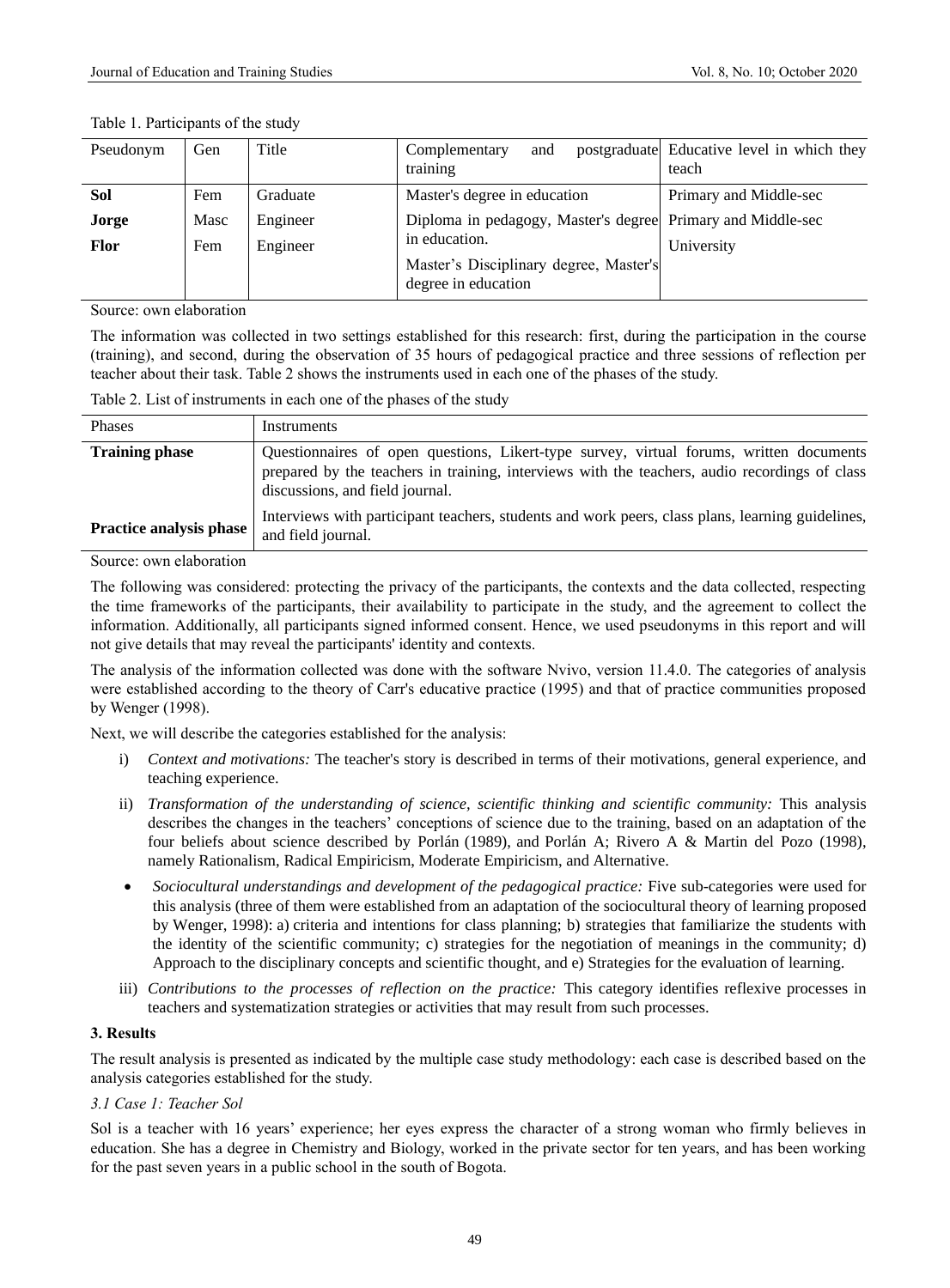Her work in public education started with low-socioeconomic level children from primary school. Her experience was both beautiful and shocking; in addition to working in all areas, she had to deal with these children's complex reality, and almost daily, she would deal with maltreatment cases, malnutrition, and abandonment. Given the deep pain she felt for this reality, she requested a change, and currently, she is working with children from 8th grade. There are problems here as well, but she feels she can cope with them better. The groups taught by Sol have 41 students each, and that makes her task difficult. She likes working on processes and has asked to teach the same groups from sixth grade to the highest grade possible.

She firmly believes in the importance of her work for the transformation of society, and hence she is committed to improving her professional background and always giving the best of her to her students. As a result, she applied for the Master's program in education offered by one of the country's best universities when the city's government offered a scholarship program. For Sol, studying this Master's degree was revealing:

**Sol:** *"…studying the Master's had its origin in need, because I always felt that I lacked a research-related aspect in my practice; I mean, I worked and did nice things with them, but I asked myself: what about this? What is the aim of this? What am I doing this for? It was like an internal need, a personal conflict... So I decided that I needed to incorporate more research into what I do" (*Interview 1, Case 01)*.*

**Sol:** *"…since I started the Master's, I realized that it was exactly what I was looking for (...) I learned different ways of doing research, applying them, and improving the whole process, not only in the personal sphere of the practice but also in sharing it with my peers that are also interested in the same thing. Besides, I learned that educative research is a need at this moment"* (Interview 1, Case 01)*.*

The curricular design of the Master's involves courses that imply developing short research projects; this enabled Sol to achieve the objectives she had set, which made her consider that her educative experience in the program was amazing.

For Sol, the PDST course was a scenario in which she could reflect about some aspects that –according to her- she did not know, and which are essential for teaching and learning science at any educative level:

**Sol:** *"…There are several things in the course that were appealing to me; for example, I had never thought about the epistemology of science, and I realized that it is fundamental. Graduate programs never prepare you in that sense, and during the practice, I barely thought about knowing more about it. Another important thing is that -although I knew about scientific thinking skills- I had never put them into practice (…) Scientific thinking is not the same as any other type of thinking, and at this moment, I have to turn to that skill so that the students give more sense and meaning to a class."* (Interview 2, Case 01)*. actually*

After developing the course and reflecting that in her 16 years of pedagogical practice in the area, she had never worked on these ideas, she recognizes that they are of great value to address science concepts in the classroom:

*"…the course enables conceiving a culture of scientific organization based on the study of the models. Thus, there is an opportunity to think about a different way of teaching, where students are always organizing their mental maps and their procedures... They are always working around that. Ultimately, that gives them more structured thinking for their lives."* (Interview 2, Case 01)*.*

When the course started, Sol expressed she was interested in improving her practice and mentioned other expectations about what the course could give her, including technical alternatives for her classes. Nevertheless, she found that the course's first activity inquired about the participants' different comprehensions about three essential learning and science teaching concepts. In the Likert-type test on the concept of science, she agreed with the statement that "science is a path towards truth" and "science is made by upstanding individuals" and disagreed with the statement that "science is a lineal accumulation of findings". As regards teaching science, Sol expressed that it is necessary to know the discipline and know its teaching, scientific models, and what it really means.

Concerning the concept of scientific thinking, Sol considered that it is related to:

*"the way in which the cognitive abilities enable someone to understand the processes of living things and their surroundings. Some abilities are related to aspects such as: asking questions, analyzing, synthetizing, concluding, verifying, contrasting, and communicating."* (Questionnaire 1, Case 01)

Her responses show that the meaning of the scientific community is not clear for her:

*"…I agree that science has been built by groups of specialists…"* (Likert-type test, Questionnaire 3, Case 01)

*"… learning science goes beyond the knowledge of what the scientific community publishes; it must be a reflexive and analytical act of individual thought around science…"* (Survey, Questionnaire 3, Case 01)

On the one hand, she recognizes science as an individual construction, and on the other hand, she disregards the importance of the scientific community's knowledge.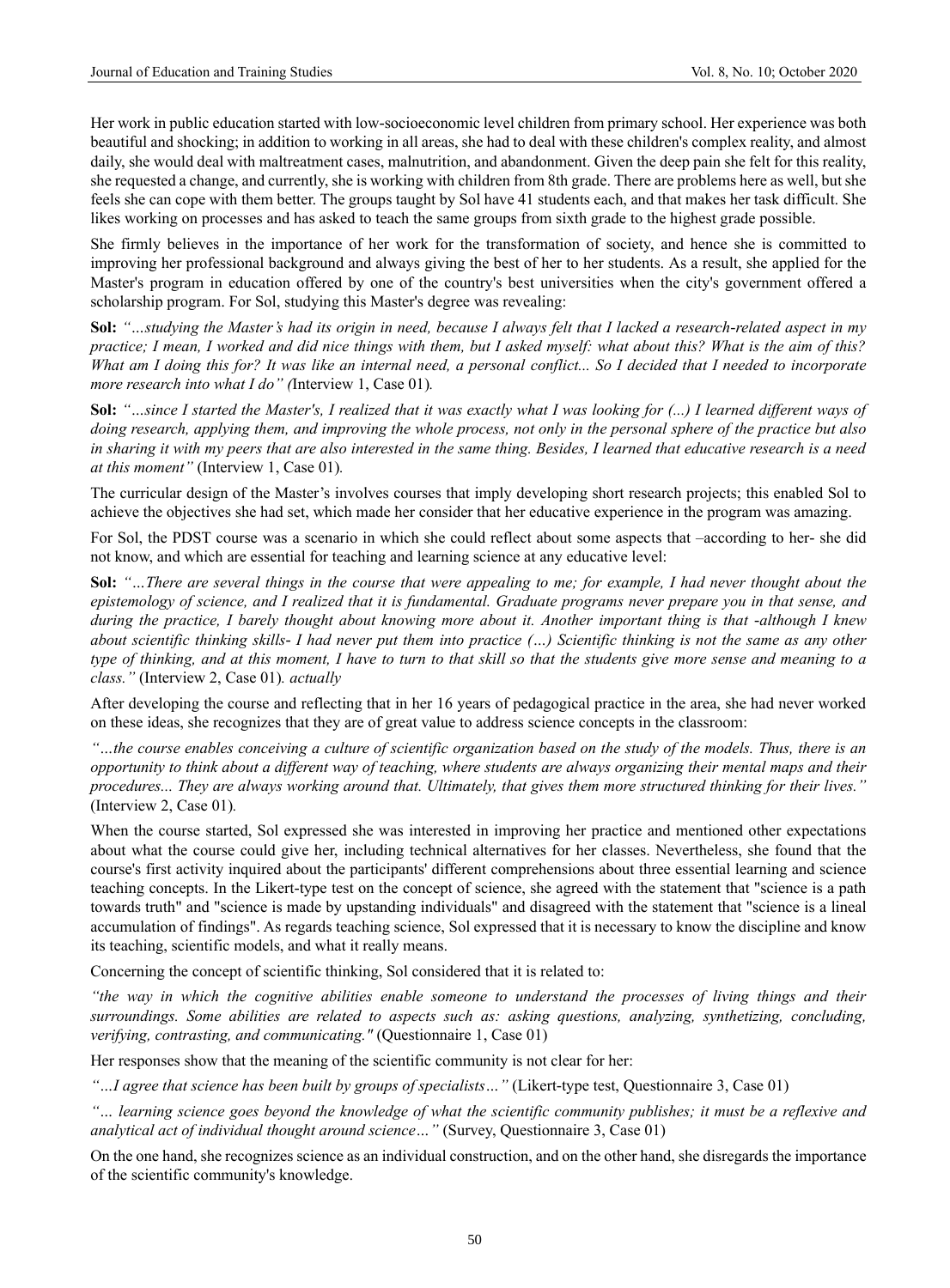At the end of the course, Sol showed the integration of new elements to her comprehension of science, scientific thinking, and the scientific community. For example, she wrote:

*"…epistemology (…) is a clear invitation to analyze the process of science throughout time and its relationship with the present time. Likewise, it enables us to identify the mechanisms to change paradigms and improve classroom strategies."*  (Discussion Forum 2, Case 01)

*"…science is a rational construction that enables inquiring about the logic structure of the phenomena that rule nature, to build explanatory models in the classroom (...) it also proposes that a collective process can produce scientific knowledge; this implies the active participation of the students to empower their own process.*" (Final reflection of the course, Case 01)

Sol was very blunt to mention the following:

*"Before I used to work on a lineal sequence of contents, everything was quite flat, like lacking sense... The thing is I have to cover a wide range of planned contents, so you devote to the topics but not to the thinking."* (Interview 2, Case 01)*.*

Sol's reflection shows that this kind of practice is part of a culture reproduced in and by many teachers. The course's training proposal broke this model since she recognized and understood other ways of addressing the content without disregarding scientific knowledge development.

Also, her classes' analysis showed from the first moment a high commitment to the learning of her students and a special affection of her students for her. She inspires respect, but at the same time, closeness. Sol knows their realities and is concerned about contributing to the demanding conditions of their context. Her practice showed a bet for meaningful learning.

In her planner, Sol considers the institutional guidelines, the national standards for natural sciences (NSA), and her knowledge about the discipline. Thus, she identifies the contents, achievements, and competences of her students based on three dimensions: cognitive dimension, related to the elaboration of schemes, maps, or models; procedural dimension, referring to experimental works or applications; and the attitudinal dimension, which aims at strengthening the being.

Sol designs learning guidelines and workshops for the three periods of the school year in her school. She uses several sources for the guidelines and workshops; however, she focuses on activities that she takes from a textbook that considers excellent support for her work and balances the activities that she plans and what she wants her students to learn.

**Sol:** *"The book (…) has excellent workshops that involve everything, and I do not see the need to do something different. I like it very much. I also try to take other things and questions from specialized books. It is necessary because some textbooks are too simple and transform scientific language into a basic language that does not help students."* (Interview 2, Case 01)*.*

*"… the teacher starts the class by giving the instruction to start developing the workshop planned for today's class, (...) when I checked the workshop, I found that it is part of the activities in the book that the teacher uses as a guide (...). Besides, the workshop has some open questions and other matching-answer questions aimed at probing in the content."* (Field journal- Class 6, Case 01).

This text reveals that the activities used foster scientific thinking skills such as observation, relation, explanation, and sometimes problem resolution. It is why Sol uses this book as a guideline for her classwork.

The class observations show that she uses different activities to familiarize the students with the scientific community's practices. For example, when studying the bone system, the students asked the following questions in class: at what age do we stop growing? Why do we stop growing? Is it true that older people become shorter? (Field journal Class 5, Case 01). In all the classes observed, there was an evident interest in Sol to answer these questions in the best way possible.

Also, two lab practices were observed (structure of the bones and muscular system), and the development of a model of the bone structure; the latter is related to experimental demonstrations.

*"the teacher tells the students to make a 3D model of a bone in plasticine. She clarifies that the model must show the different parts of the bone. Each student has 40 minutes to develop the model."* (Field journal - Class 3, Case 01)

*"…we are in the lab; students like this place (…) The teacher comes in, and hands out a guide that describes the case of a dog that finds some long human bones and the mission of the students is to identify what kind of bones they are according to their morphology…"* (Field journal - Class 5, Case 01)

Sol uses conceptual maps frequently. These schemes help the students synthetize the scientific concepts that they are learning in the classroom. She has been applying this strategy for a short time, and it is related to her Master's paper; there, she found that this is a great tool to support her students' learning because it gives them a complete vision about the topic they are studying. Then again, there were no strategies, including NOS, history, or epistemology of science. For Sol,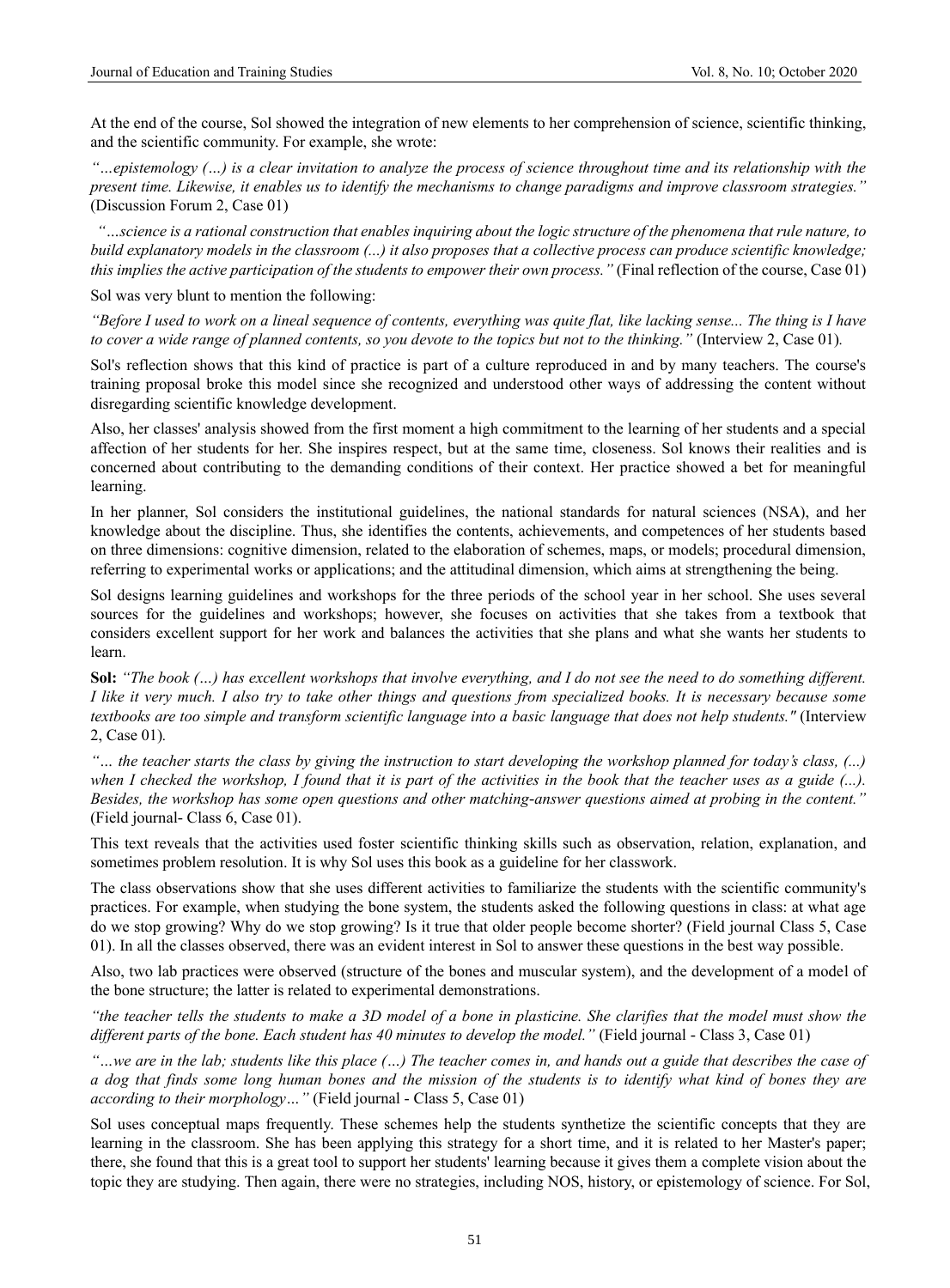it is not clear yet how to incorporate these aspects into the content. There is also a challenging to promote community work. In the class observations, the following was identified:

*"…Today, as always, the desks are organized in lines in the classroom. This display fosters individual work, and I have observed this in the two courses (...) Apparently, for the teacher, this is a good way to control what her students do."*  (Field journal - Class 7, Case 01)

Sol confirms this observation:

*"I like working in individual activities because in this way I can assure that each student is building their own knowledge. When I make them work in groups, only a few ones end up working. That is also why I ask to see their notebooks frequently (…). At first, I organized the desks in a circle, but that ended up in a mess: things flew around the room. I think they are not ready for this kind of setting…"* (Interview 2, Case 01).

Nevertheless, in some of the classes observed, while Sol was checking the notebooks, her students supported each other in developing the workshops and shared knowledge, although sometimes not in the best way:

*"…After the activity of experimentation, the students are talking about the smoke and the gas indiscriminately. In their conversation, these two concepts seem to be the same. I think that this would be a great opportunity to probe the subject and clarify the differences between smoke and gas.* " (Field journal- Class 8, Case 01)

Although Sol was aware of these informal interactions, she did not realize they could be learning opportunities related to the class and lost these chances for interaction and negotiation of meanings.

The teacher included the other two types of learning scenarios in her practice: laboratories and the development of small projects that involve answering questions by means of experimentation. In this last practice, the students must explain the scientific foundation of what happens in the demonstration and describe the methodology they used to design the experiment. For example, in one of the projects developed, they were learning about fluids, and a student showed how the density of smoke is affected inside a bottle.

In general, the students have fun and positively value these activities:

*"…the teacher has been implementing the experiments for a short while. But it is cool because we have much fun looking at what we do and what the others do (…) we use different materials, and they are easy to make."* (Interview with students, Case 01)

Concerning teacher-student interactions, in the classes observed, it was evident that the students feel affection for Sol and great respect. This may be deduced by the kind treatment the students give her and the students' permanent willingness to do the activities she proposes in class.

Sol holds a dedicated space for her students, giving them the freedom to ask about what they do not understand; she also gives exciting explanations contextualized to her students' particular needs:

*"Today, in class, the teacher explains why football players can develop their calf muscles more. This motivates the students notably, especially boys. There are many questions about this topic, and the teacher tries to answer them."* (Field journal - Class 6, Case 01)

Sol makes sure that every student completes the activities that she proposes in class and does a detailed follow-up of completing the activities (workshops and homework) by checking the notebooks; this is her systematization instrument of the students 'work.

She uses written individual evaluations aimed at integrating competences in line with the national standards. These evaluations have two types of questions: multiple choice and open questions. Lab reports and mini-projects also have a grade. In these, she evaluates the ability to observe and argue about the topics under study.

The school also does two types of virtual evaluations: one evaluation of competences related to the discipline and a self-evaluation. According to Sol's experience, these evaluations are not taken seriously by the students because they can complete them at home, and the tests have a low representation in the final grade (15%). Sol participates in the design of these evaluations with a bank of questions related to the topics addressed in class.

As regards to the reflection processes promoted by the teacher, we found that although she has always had a reflexive attitude about what she does in her class, she only managed to systematize these reflections in her paper and the development of applied projects in her classroom, promoted by the training program. In this regard, she states:

*"…I have a field journal, but I have not been constant, so I have it by weeks (...) I have been writing it since last year; we did it for the action research seminar. At that moment, and for the paper, I used to write it more often. Now I do it weekly, but it is not a structured work."* (Interview 2, Case 01)*.*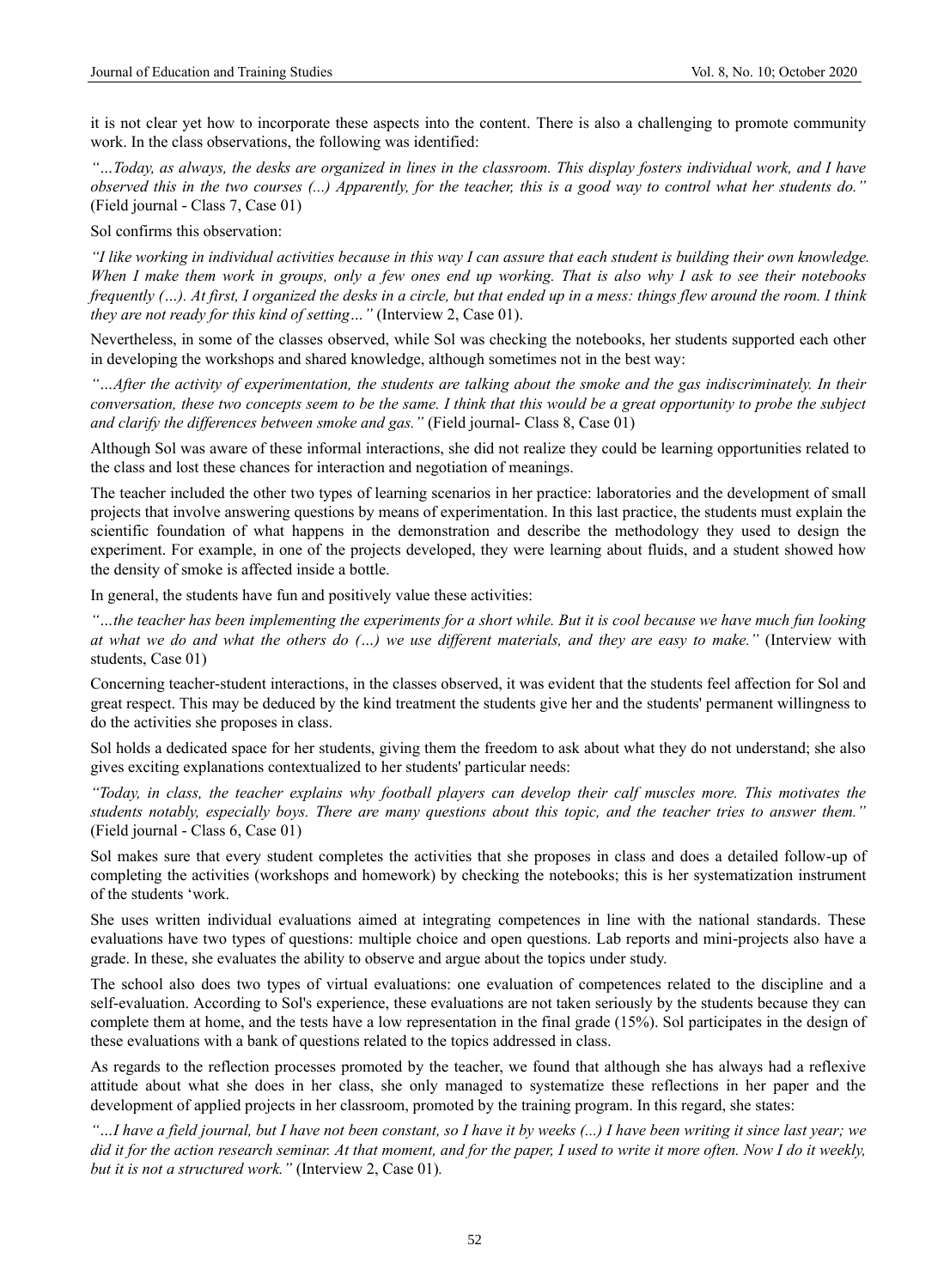However, we were never able to see this field journal. According to her, the load of activities in her work does not give her space to write the journal rigorously, and hence, it is not possible to permanently systematize her practice.

#### *3.2 Case 2. Teacher Jorge*

Jorge is a young teacher with six years of experience who loves mathematics. He is a shy man for whom speaking in public is a challenge. He is an engineer and became a teacher because he won a teacher contest to work as a math teacher in a public school in an underprivileged city sector. He was motivated by his love for math and the convenience of having a stable job in a context in which work opportunities were scarce.

His first day of class was not a pleasant experience due to his shyness:

*"...so, introducing myself to a group was scary. I introduced myself nervously; I did not know what to do. Even now, every time I start with a new group, I feel nervous... In the last two years, I have felt calmer, I have improved..."* (Interview 1, Case 02)

Currently, Jorge works with students from the sixth, eighth, ninth, and tenth grades. Each group has around 25 students, and he thinks that learning to control these groups has been difficult for him. He is in charge of the math class, but in the tenth, he teaches a class that he likes very much: Mathematical Thinking, which –according to him- "*is not subject to the guidelines of the Ministry of Education; it is a freer class."* (Interview 1, Case 02).

When he started working as a teacher, Jorge had to take a pedagogical training course. In this course, he could incorporate the theoretical contents of pedagogy that he had never seen before.

*"…I had never been close to pedagogy. There were many interesting things in the course that I did not know... Learning how to explain something, never before..."* (Interview 1, Case 02).

The Master's program appeared as a new opportunity to improve his practice by means of pedagogical training. In this sense, he thinks he has learned much, and although he still has difficulties, he has been able to put into practice some of the elements he has learned:

*"The Master's has been a mixture of many things. So, this experience tells me what I have done right and what I have done wrong. It has made me more reflexive... So, I do self-evaluation as a teacher. For example, last semester, while I was writing my paper and studying the course, I reflected on my practice. I recorded my classes... My group management was terrible... I was not very effective, and this year, I am using more the school's tools. Now I listen more to the students, and if I have to stop the class from asking for an order, I do it. Before stopping the class to talk with the students for me was a loss of time."* (Interview 1, Case 02).

Concerning the PDST course, Jorge thinks that he could reflect on science in this setting, which so far was an unknown world for him. Also, he was able to reflect on the importance of scientific thinking for society. For example, he could think about the importance of mathematics for his students:

*"...this course taught me how to make the students have a way of thinking that is useful for them in this society. ...math is useful for them in life and with a tool as math they can make better decisions (…) We learned how the courses are taught by projects, not only evaluations and workshops"* (Interview 1, Case 02).

His initial understandings about the concepts of the course were unclear. For instance, regarding the concept of science, he had limited comprehensions expressed in responses such as *science is a path to truth, and science is not a product of a group of specialists,* and in his disagreement with *"science is a lineal accumulation of discoveries."* (Responses to Likert-type test, Case 02).

Concerning science teaching, Jorge agrees that to teach science knowledge about the discipline is not enough. Knowing about its teaching and scientific models is also of great importance.

On the other hand, his understandings about scientific thought were ambiguous:

*"It is the ability to think in a way that nature itself gives us the necessary tools to solve our problems. It is a way to see the world with the idea of explaining it by means of theories that have sound foundations; in other words, that they can be demonstrated or experimented with being proven and verified according to the community in which we are."*  (Questionnaire 1, Case 02)

Jorge identified the relation between mathematics and scientific thought in the procedures to solve exercises or in demonstrations. Also, he thinks that it is difficult for him to develop this kind of thought in all of his students:

*"I think that I can develop it in a few students since I devote most of the time to the norms established to solve the exercises. Sometimes I do it when I do demonstrations of the topic we are studying."* (Questionnaire 1, Case 02)

Regarding the scientific community, Jorge defined it as a group of experts in charge of teaching science and increasing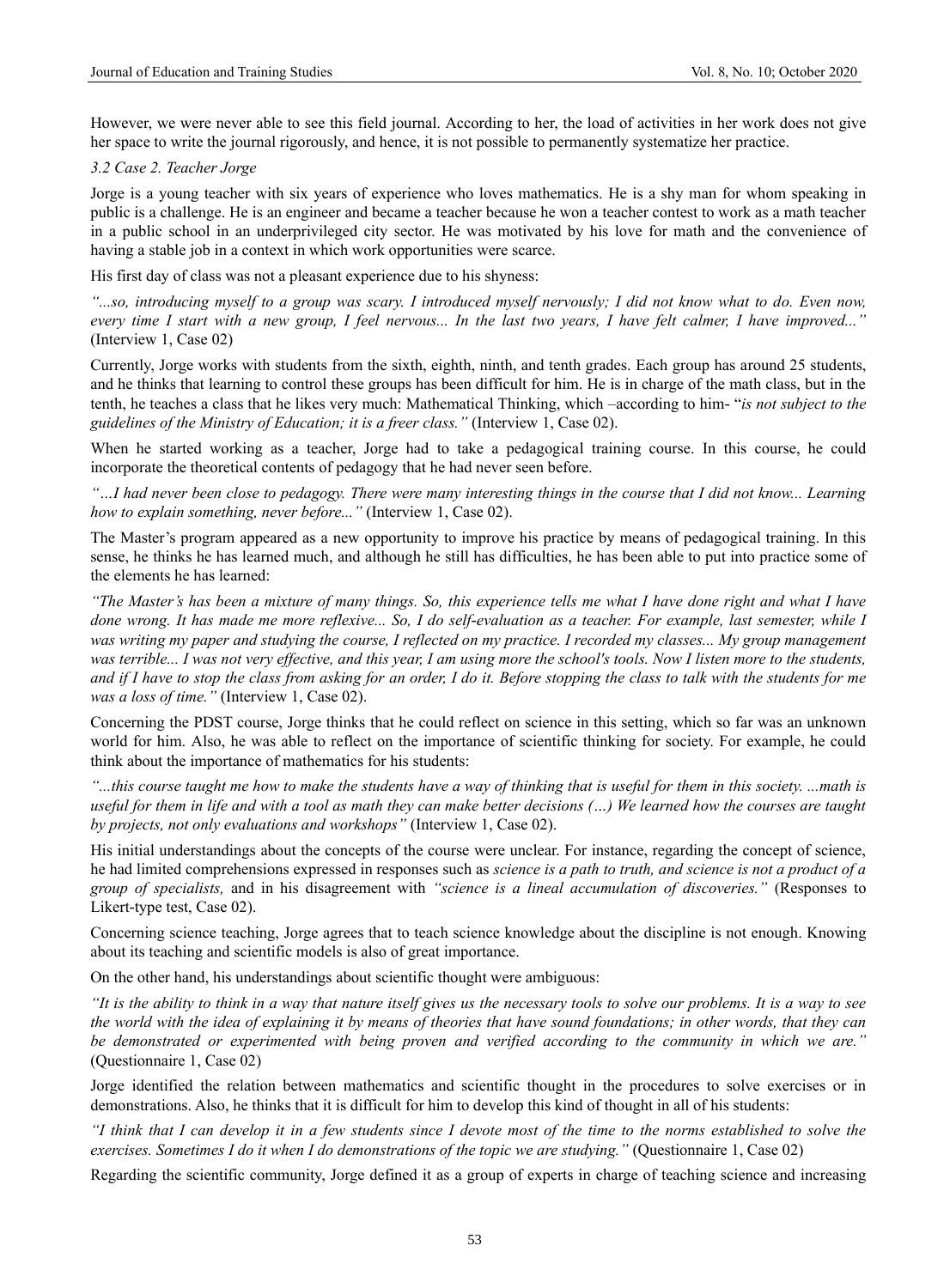learning among all the members through socialization.

These ideas were elaborated throughout the course, as shown in his final reflection and the final modules' contributions*:*

*"Science is made by the social groups that comprise it, its scientific groups, and how the new members form a community."* (Forum Module 4, Case 02)

*"…I learned how important the history and the epistemology of a specific science are; sometimes we do not know this, and it can show us the obstacles that humanity has had to solve a problem (…) this is very important because it is a motivation factor for the students.* (Final reflection, Case 02)

*"Learning this subject was very important to me. I always thought that the scientific method was the only way to make science."* (Final reflection, Case 02).

During the first interview, we asked Jorge to characterize his practice.

*"Well…The bell rings, I wait for the students to come, give 5 minutes to start, roll-call, mark the students that are late, absences, I ask a student if someone is skipping or not I bring the students' record so that the parents are aware of the situation: did not come to class. Then, depending on what we are studying, I pick an exercise, write it on the board, explain it, ask if they have questions, explain a different example, and normally I leave a workshop. Before, I used to do it by groups, and now I try to leave it for individual work due to [my difficulty with] group management."* (Interview 1, Case 02)

The outlook did not seem encouraging at all, but we found he was aware of his weaknesses and eager to work on them. Proof of this is that Jorge did his Master's paper about his practice, focusing on understanding the negotiation of meanings in his class by analyzing his class recordings. There, he could see his problem with group management and found progress compared to what he did at the beginning of his teaching career. Now Jorge thinks that he has gained more control over the group.

Nonetheless, the class observations showed critical communication problems in the classroom: Jorge is a reserved teacher that does not show interest in the students' needs as long as he can teach the contents in his planning, and his students do the exercises that he writes on the board correctly.

When inquired about his planning, Jorge said:

*"…For the planning, we take into account the topics, the Ministry's guidelines for mathematics, and we divide that by different types of knowledge. So, there are four types of knowledge: Knowing how to think, knowing how to do, knowing how to be, and there is another one that I forgot. Then, with those four categories of knowledge, we build a plan for each period. This plan involves an explanation of concepts regarding certain topics and doing the exercises correctly." (Interview 1, Case 02).*

The contents' sequence is determined by a book of his preference that corresponds to his teaching degree. He does not develop learning guidelines but proposes what he calls "a series of workshops". These workshops are structured based on some exercises previously selected, which he copies every day on the board, as seen in the class observations:

*"…the teacher explained four examples of exercises on the board about the topic: multiplication of polynomial functions. Here I would like to highlight that few students are paying attention to the explanation, but the teacher is not aware of this; after asking the students if they understood, he writes 24 exercises on the board. Then he says that these exercises must be solved in the remaining class time."* (Field journal- Class 1, Case 02)

It was evident here that there are no scenarios to contextualize the exercises proposed or the contents taught. At the end of the study, the teacher said:

*"After the course, I understand that history and epistemology of science are important for learning. However, it is difficult for me to include this in practice. I think that it cannot be done with all the topics. For example, in my paper, I worked around the topic of statistics, in which I worked with the history of statistics... But to teach algebra, it is more difficult."* (Interview 2, Case 02)

Furthermore, the teacher does not develop activities of collaborative work. All the workshops he proposes are developed individually. For Jorge, making the students work alone is the best way to keep control over the class and do a personalized follow-up of each student:

*"before developing the workshops, I used to form two big groups, and this was a mess. Now I let them work in small groups, but they must deliver individually."* (Interview 2, Case 02)

The approach to the class's disciplinary content is made by developing workshops that are decontextualized from the students' needs. Problem-solving is not encouraged, and the class is monotonous. The extracts shown below are evidence of the dynamic that characterizes all his classes: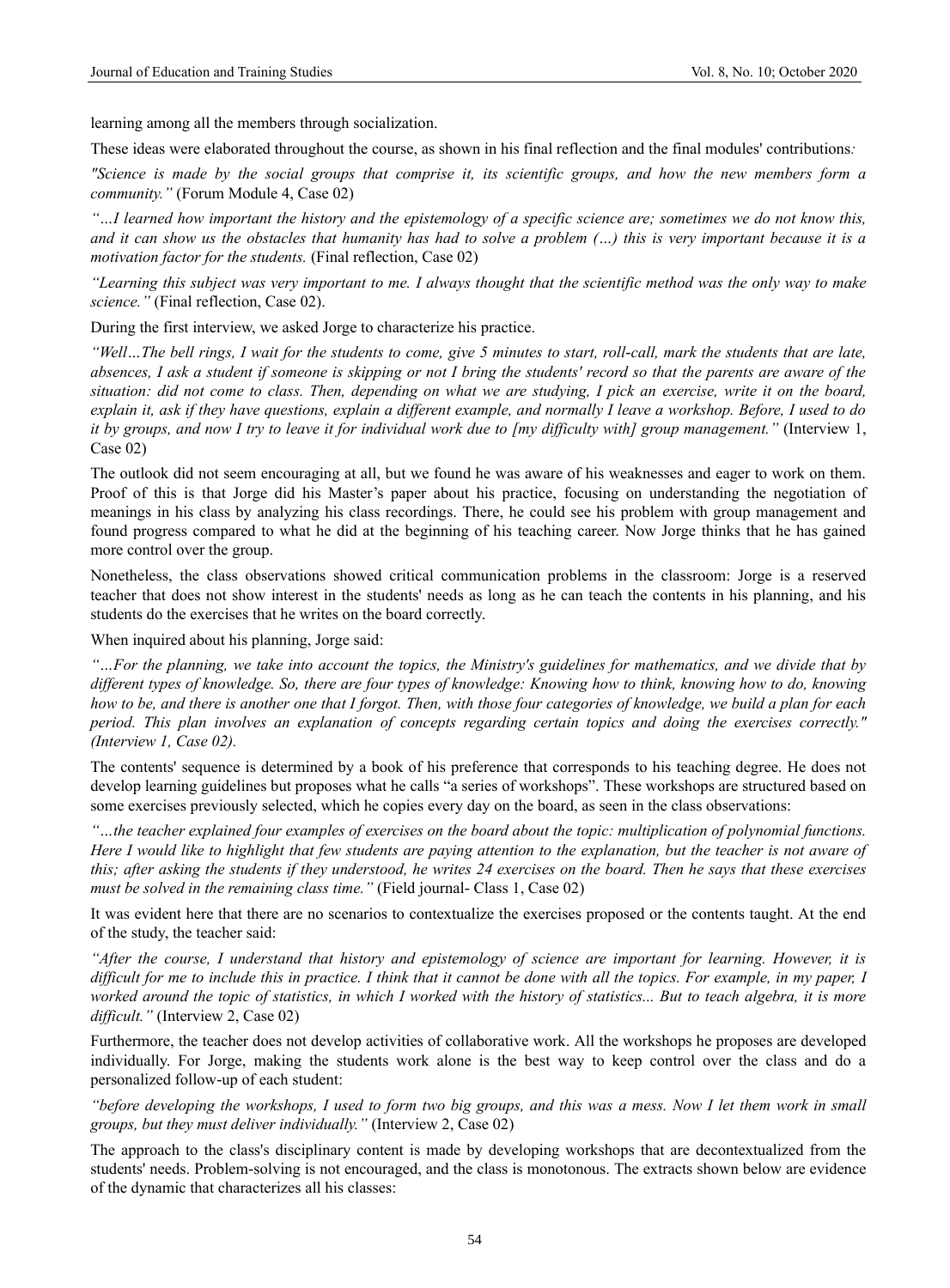*"Workshops are important because the students can solve exercises to practice what we have done in class."* (Interview 2, Case 02)

*"The class starts, and the teacher does the roll-call. He explains some exercises on the board and then goes place by place to see what they are doing. Then, he leaves 15 exercises on the board and asks the students to solve them before the class is over."* (Field Journal, - Class 1, Case 02)

*"…the class starts with the roll-call and the handing out of notebooks. While the teacher looks in the book, the students are fooling around (…); today's topic is: "zeros in a quadratic function". Again, the teacher explains some exercises on the board; some students are not paying attention. Then, the teacher continued with the workshop and left eight exercises for them to solve..."* (Field journal – Class 6, Case 02)

The relation between the teacher and the students is not very close. It is limited to explaining the exercises and grading the notebooks. In general, the teacher devotes time to answering questions about the explanations he gives to the exercises. Nonetheless, there are not many questions. Most students do not pay attention or do not dare to ask questions:

*"…the teacher explains the exercises. However, he spent time explaining something it is simple for the students. In other words, it seems as if he was explaining something the students already know. Hence, most students express their disapproval and ask him to explain faster. The teacher ignores their request and says it is essential that everyone understands. The students do other activities and do not pay attention, but the teacher apparently does not care.* (Field journal - Class 3)

*"While the teacher explains, many are still focused on other activities —the teacher probes in the explanation going back to the beginning of the lesson. Many students express their confusion and say they already studied that topic. I see here that the teacher generates more confusion in his eagerness to explain everything very well. It seems as if he is running in circles around a really not that complex topic."* (Field journal - Class 6)

The situations described in the previous quotes took place in several classes and shows the teacher's disconnection from the students' interests and the students from the teacher's educational purposes. Although Jorge has manifested several times that now he has more control over the class, he still does not manage to generate empathy with his students, as confirmed by the following quote:

*"… the main problem is the teacher is that he does not set clear limits in the class; besides, he is always in the mathematics topic that he is explaining, and he gets disconnected from what we do (...) He always gives us exercises and then grades them (...) He is not like other teachers that become closer to us..."* (Taken from an interview with students)

Although Jorge's school has clear guidelines for evaluation, he did not show evaluation practices consistent with these guidelines. For example, in the plan designed, he included the criterion: *"Knows how to make relations: Develops attitudes for group work and listens respectfully the solution proposals of others"*. However, as we have shown, in his classes, he does not develop activities that imply collaborative work to observe this knowledge, and his main form of evaluation is reviewing the workshops developed in the students' notebooks.

Moreover, Jorge does some individual written evaluations related to the exercises that the students do in class. There was no comprehensive evaluation of their learning.

Jorge shows a reflexive process on his practice from the beginning of his work as a teacher. He has always understood that there are aspects to need to improve in his task, which he explains as a lack of pedagogical foundation. Thus, he has done several training processes to compensate for this deficiency.

In his Master's studies, closely linked to the PDST course, formal space for reflection was generated. There, he had the chance to rethink the way he taught and especially of systematizing what he did in the classroom.

*"…doing the paper was an essential part of my reflection. If I change my way of teaching mathematics and make it more practical and more interesting for the students... But still have always seen that I need to gain the students' respect and although I feel I have improved compared to the beginning, I know that I still have much to improve..."* (Interview 2, Case 02)

Seem from the outside, the process does not look successful, as manifested by the school coordinator:

*"…Jorge does not have proper group management and does not set limits in class. We have talked to him, and we have done pedagogical mentoring with him. He has always shown a willingness, but still does not know how to solve his classroom problems."* (Interview with Coordinator, Case 02)

The previous analysis shows that Jorge's reflection processes have somehow changed the way he understands the practice, which means he can improve it, but this is a slow process that requires more work from Jorge. His reflexive attitude and willingness are essential elements to continue developing.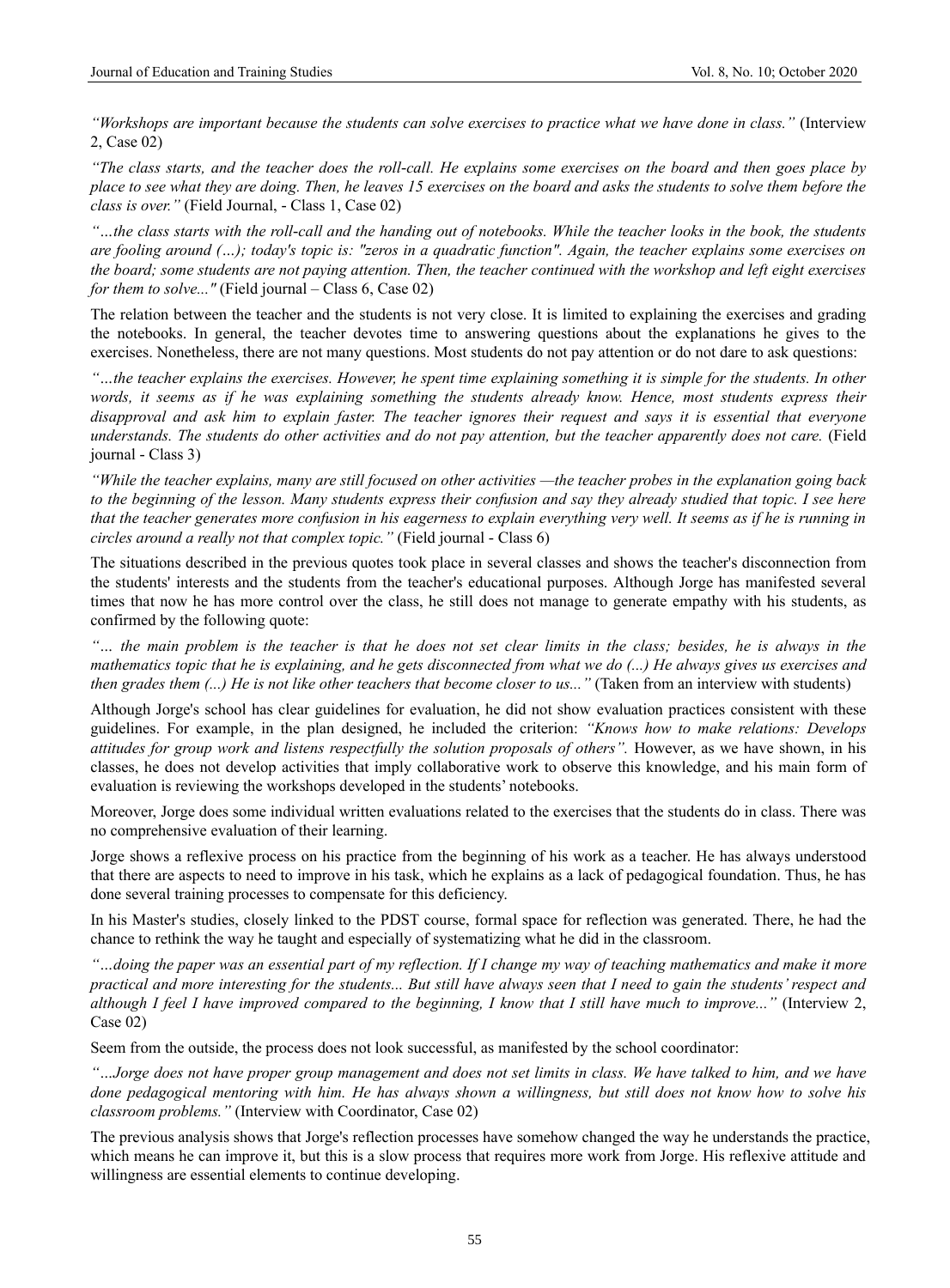# *3.3 Case 3. Teacher Flor*

Flor has been a teacher in higher education for more than ten years. She is a professional engineer and is very enthusiastic. Since she started teaching the first day, she realized and liked being a teacher; she always looked for her students' best strategies to learn.

She has two Master's degrees in specific topics of her discipline and currently works at a university in Bogota. She is the director of an engineering program and teacher of a course in the first semester. The Master's on education was recommended by other program directors and was an opportunity to get trained in pedagogy and improve her practice.

Although her field of action was higher education, Flor identified in several experiences that there were difficulties in the teaching of science, technology, engineering, and mathematics (STEM) in primary and middle school:

*"…one day, I went to an event where they were promoting engineering programs for school students, and I was surprised*  to see those very few students were interested in the information about our programs. I tried to understand why, and I *realized that the children did not consider their experience with science teachers at school was good."* (Interview 1, Case 03)

Considering the importance of the training in this educative level, Flor decided to develop her Master's paper on finding strategies to improve STEM education.

In the PDST course, she could identify new elements for the teaching of STEM. For example, she understood that the disciplinary contents go beyond the classroom and that the way they are approached influences children's decisions in the future:

*"…not having that scientific literacy has brought us where we are (...) As citizens, we must understand science beyond contents; we must understand the implications of science in our exercise as citizens"* (Interview 2, Case 03)

*"The definitions of scientific thinking adopted in this course give different understandings of the way of teaching science (...) and the opportunity of educating upstanding citizens, whose actions are oriented by science as members of society."*  (Final reflection of the course, Case 03)

Also, it generated reflections about the way in which science is taught:

*"The use of scientific models implies following certain steps. When there is no awareness of what steps were taken to arrive at a specific model, those are perceived as easy simplifications of actual situations. Unfortunately, those steps are not explained to those who approach science, giving the impression that the problems are made easy out of convenience."*  (Final reflection of the course, Case 03)

The analysis identified that Flor had limited conceptions of the concepts studied at the beginning of the course. Particularly, in the Likert-type test, she expressed: "Science is a path to truth, in some moments upstanding individuals can develop it and in others by groups of specialists". Also, she disagreed with the statement that science is a lineal accumulation of discoveries.

Regarding the teaching of science, Flor agreed that to teach it, one must trust the contents of science teaching books and that it is necessary to approach the history and epistemology of science. Furthermore, she disagreed with the statement that the science teacher training must be aimed at elaborating models on how this discipline is learned.

About scientific thought, she said:

*"For me, scientific thought is the ability to understand topics and/or concepts based on the knowledge acquired previously. It is necessary to have inquiry/research by the students, and they must have supported: teachers, assistants, tutors, libraries, scientific journals..."* (Questionnaire 1, Case 03)

Likewise, Flor sees scientific thought in her discipline as the relations between previous concepts and knowledge building by means of answering questions, inquiring, researching, and mentoring. Similarly, she thinks that she contributes to her students' scientific thinking by implementing problem-based learning (PBL) strategies.

Flor defines the scientific community as a group of people who think in a scientific manner and who are experts in a particular discipline. These experts have their own language. Part of a teacher's work is to familiarize the students with this language.

At the end of the course, she showed a broader comprehension of NOS: *"Science is a human construction in which history and the moment play an important role"* (Final reflection of the module, Case 03). After all the work is done, she thinks that agreeing about what science actually is and reflecting on what encourages scientific thinking gives a broader and more contextualized view of the discipline. For example, one of the most critical understandings resulting from the course was that scientific models are an essential product of thinking and that they are the result of representations of reality: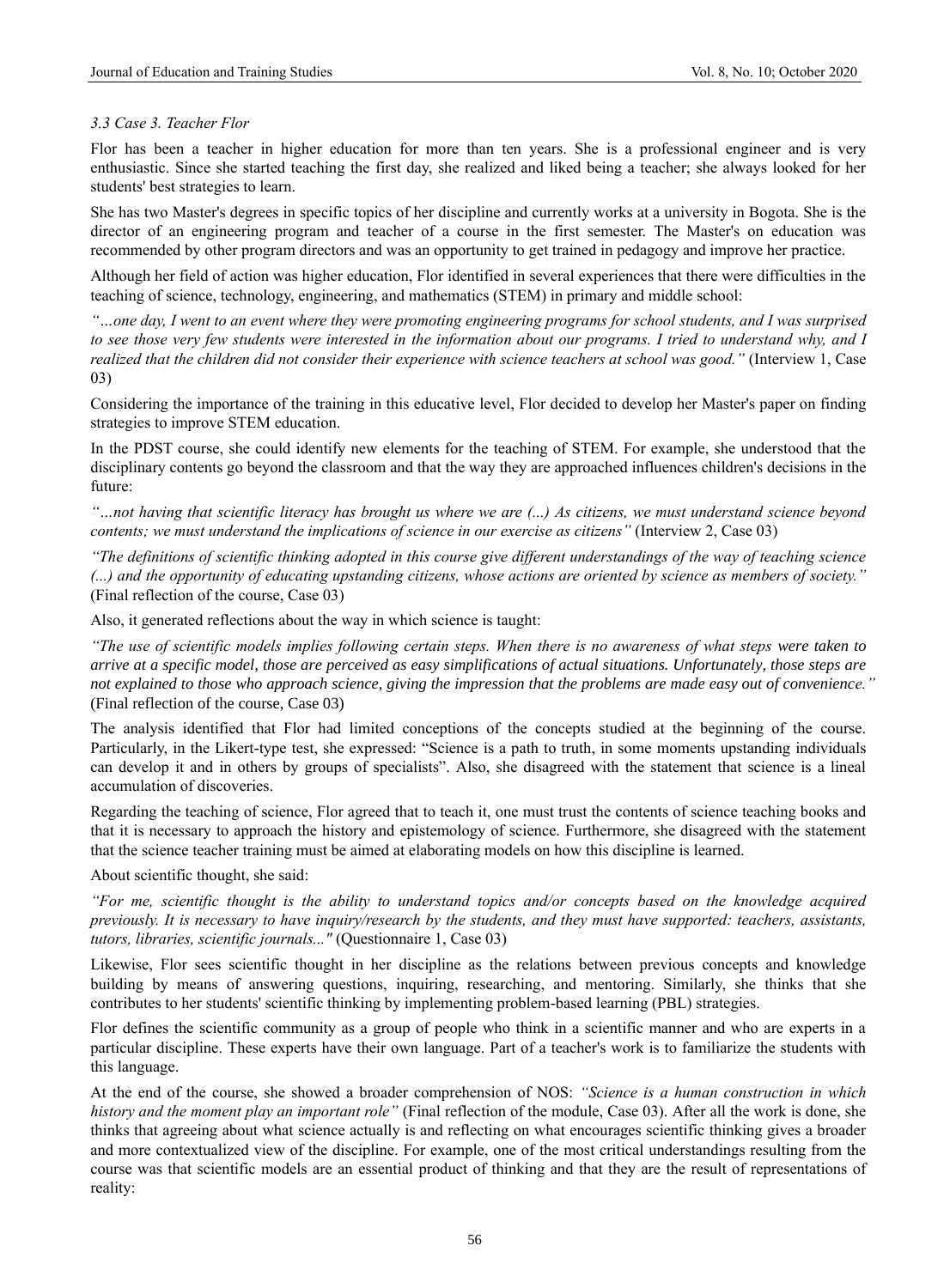*"It is amazing that after all the years of education in engineering that I have, no one ever explained what a scientific model is. Hence, I always accepted what was taught to me as if it were the law.*" (Reflections on the discussion modules, Case 03)

Besides, she makes crucial criticisms of the way science is taught in higher education:

*"… maybe our flaw is not showing the use of knowledge beyond the classroom. Universities teach based on learning for the class and not for life. It is as if they went to university to pass subjects and not get prepared for what they will be doing for an important part of their lives.*" (Final module reflection, Case 03)

Flor's class planning takes into account in the first place the aspects that she considers most relevant to teach her discipline. Given that the course she teaches is of basic level, she is very concerned about incorporating aspects that are actually relevant for the level and their future performance in the program. Flor has learned a lot in the course and the Master's program. Hence, she has decided on leading her class based on the strategy: Project Oriented Problem Based Learning (PO-PBL).

This strategy uses the same methodology as the PDST course, in which the students identify a problem related to the discipline and develop a group project during the course to solve it.

Besides, and as a complement to the project and the study of the topics proposed for the course, they invite experts to offer talks or workshops.

The pedagogical proposal proposed by Flor encourages a permanent relationship with the identity of the scientific community. It is evident in both the approach to the students' problems identify and the activities they develop. For instance, it identified that the experts invited to the class become facilitators and consultants in the projects according to their specialty:

*"the groups developed their projects, consulting professionals, and technicians in different areas. As they explain their ideas to more experienced people, their communication skills are strengthened. Both teachers and experts are bridges between the concepts and the problems addressed. All this is projected towards the final presentation of the course."*  (Field journal, Class 4)

Also, lab activities are conducted frequently to strengthen some of the topics addressed in class. In general, the activities proposed by Flor are structured on the foundation of active learning and the particular dynamic of the community.

Flor gives unique value to collaborative work and making questions. She thinks that answering questions in a collaborative manner fosters the process of learning disciplinary concepts. It was confirmed by a survey perception recorded by most of the students that took the course in different semesters:

*Student 1: "It is a multidisciplinary course. I learned many things that make me more enthusiastic about every dimension of my program and understand how everything is related."*

*Student 26: "The course gives a vision of each of the program's research areas, offering a clear perspective of its objective."*

*Student 20: "The activities of the course strengthened my academic abilities and my communication and teamwork skills."*

However, in the same survey, some students said that their experience was not that positive:

*Student 15: "The ideas were too complicated for a first-semester student."*

*Student 27: "When you start, you do not know much, so what you manage to research for the project is not much."*

Concerning the course structure, Flor has made a special effort to propose a pedagogical approach that responds to her students' needs. She is convinced that she can attain better learning in her students. In this regard, she states:

*"In my experience as a teacher, I can see how this type of activity generates interest in the group to solve the question asked. The student or the groups inquire continuously about the problems they constantly find (...) normally, these groups remain together throughout the semester and end up being close friends."* (Interview 1, Case 03)

In line with this, most students express that this structure is appropriate and they say that the proposal based on PBL or PO-PBL is a great learning opportunity because it makes them apply the knowledge they acquire in the course:

*Student 33: "For me, this is a good strategy. I learn more than in lectures. We learn more about each topic by means of cases because they make us apply the knowledge acquired in class."*

*Student 17: "The course is excellent. The projects and tasks are of great help to understand what the career is about more deeply."*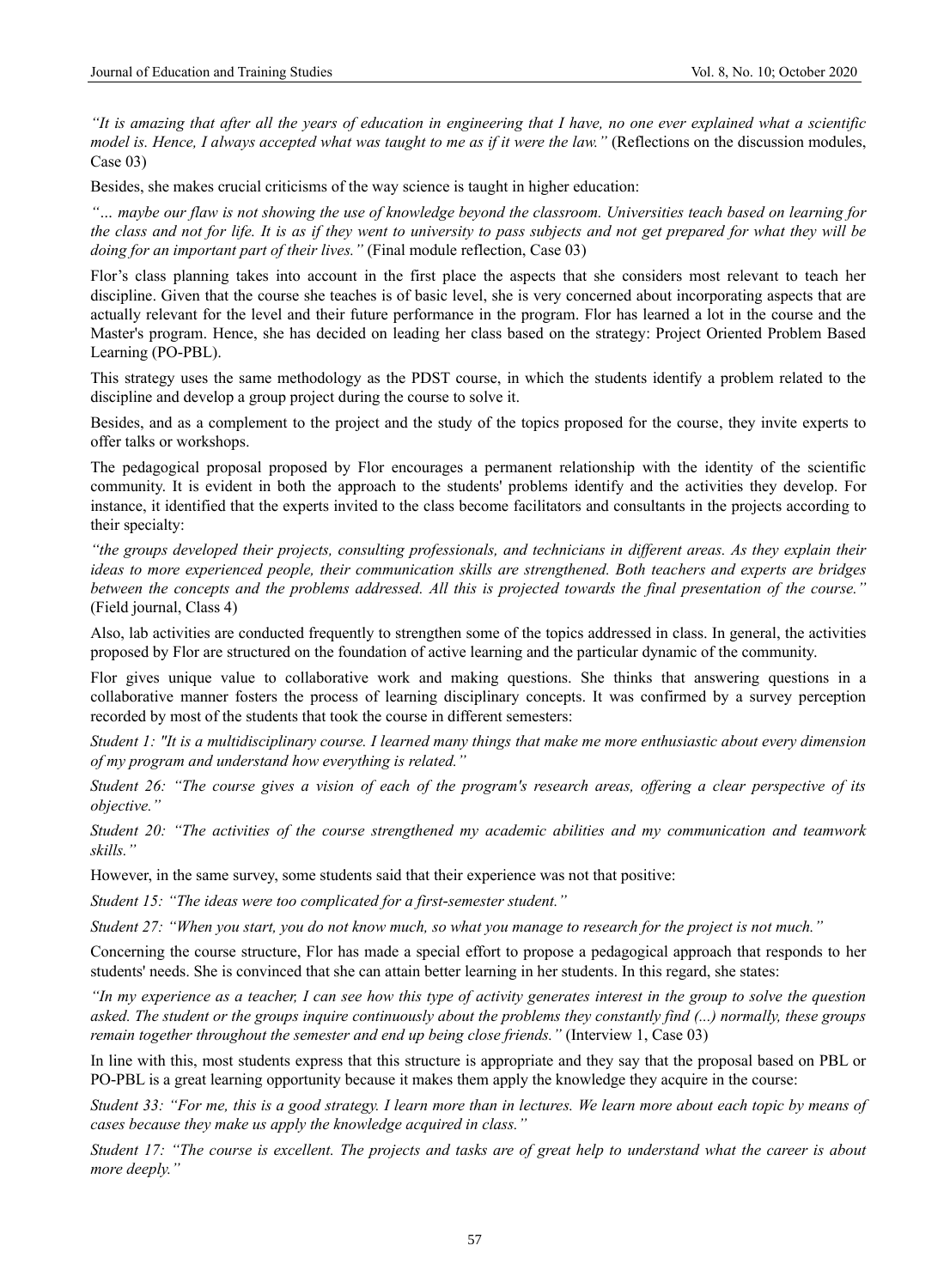*Student 20: "I think that PBL provides good tools that enable probing in the topics addressed in class."*

Collaborative work encourages strong interactions between the teacher and the students and between students. In this sense, the class observations revealed a setting in which the processes of negotiation of meaning are permanent.

Although the teacher does some individual written evaluations, the robust evaluation process is closely linked to the project's development. During the classes, there was permanent feedback on the progress. This feedback not only refers to the contributions of the teacher but also to the contributions of other classmates.

*"In the class I teach, we choose closed questions for the test and some open questions with the restricted length for the answer. We do this to ease the correction. Nonetheless, the test is not the main instrument to measure scientific thinking; the main ways to evaluate the course are: project development, lab reports, and presentation of the project in an event outside the classroom and organized in the program."* (Interview 2-Case 03)

The reflection on Flor's pedagogical practice has been a permanent aspect since the beginning of her teaching practice. However, she has not always been aware of it, as is the case of many other university teachers or those lacking pedagogical training, whose experience has been mainly trial and error.

Hence, she has no records of her reflections but recognizes that the Master's training and the course have given her elements to identify the importance of her practice's systematization and the external support she can seek for this proposal.

*"…since I started working as a teacher, I have always reflected on ways of doing it better. For me, it is of most importance to think about how to do it better.*" (Interview 2, Case 3)

## **4. Discussion**

This section will present a cross-analysis of the cases based on the four categories of analysis proposed.

#### *4.1 Context and Motivation*

The cases under study represent three typical examples of teachers in the context of Colombian education: one teacher trained as a science teacher, who likes her work and is committed to improving day by day; a teacher with a degree in the discipline, who ended up being a teacher for the convenience of having economic stability and has problems communicating his ideas; a third teacher with a degree in the discipline as well, who likes teaching, characterized for her passion for her work and who found in teaching an opportunity to develop herself professionally (see Table 3).

| Case        | <b>Context</b>                                                        | <b>Years of</b><br>experience | <b>Education</b>          | <b>Motivation</b>                                                                | <b>Personal</b><br>features            | <b>Knowledge of</b><br>NOS, history, and<br>epistemology of<br>science |
|-------------|-----------------------------------------------------------------------|-------------------------------|---------------------------|----------------------------------------------------------------------------------|----------------------------------------|------------------------------------------------------------------------|
| Sol         | A primary and<br>middle<br>school<br>in public inst.                  | 16 years                      | in<br>Degree<br>chemistry | Sees in education<br>alternative<br>to<br>an<br>build<br>better<br>a<br>society. | Kind,<br>sound,<br>and calm.           | No training                                                            |
| Jorge       | A primary and<br>middle<br>school<br>public<br>in<br>a<br>institution | 6 years                       | Engineer                  | Loves<br>mathematics, it is a<br>good work option.                               | Shy and sound.                         | No training                                                            |
| <b>Flor</b> | University                                                            | 10 years                      | Engineer                  | Passion<br>for<br>teaching                                                       | Entrepreneur,<br>enthusiastic,<br>kind | No training                                                            |

Table 3. Description of the context and motivation per case

*Source: own elaboration*

Although the three teachers work in different contexts and have different personal features, their common ground is the intuitive development of their teaching practices at the beginning of their careers and the lack of training in history and epistemology of science.

Literature has recognized these coincidences as the principal causes for the prevalence of decontextualized practices focused on the transmission of concepts (Cofré et al., 2015; Gallego et al., 2014; Gallego Badillo et al., 2004; Michel & Neumann, 2016). Thus, finding a solution to this problem implies addressing two critical issues in the science teacher training programs at different levels: i) Find strategies that include NOS, history, and philosophy of science in the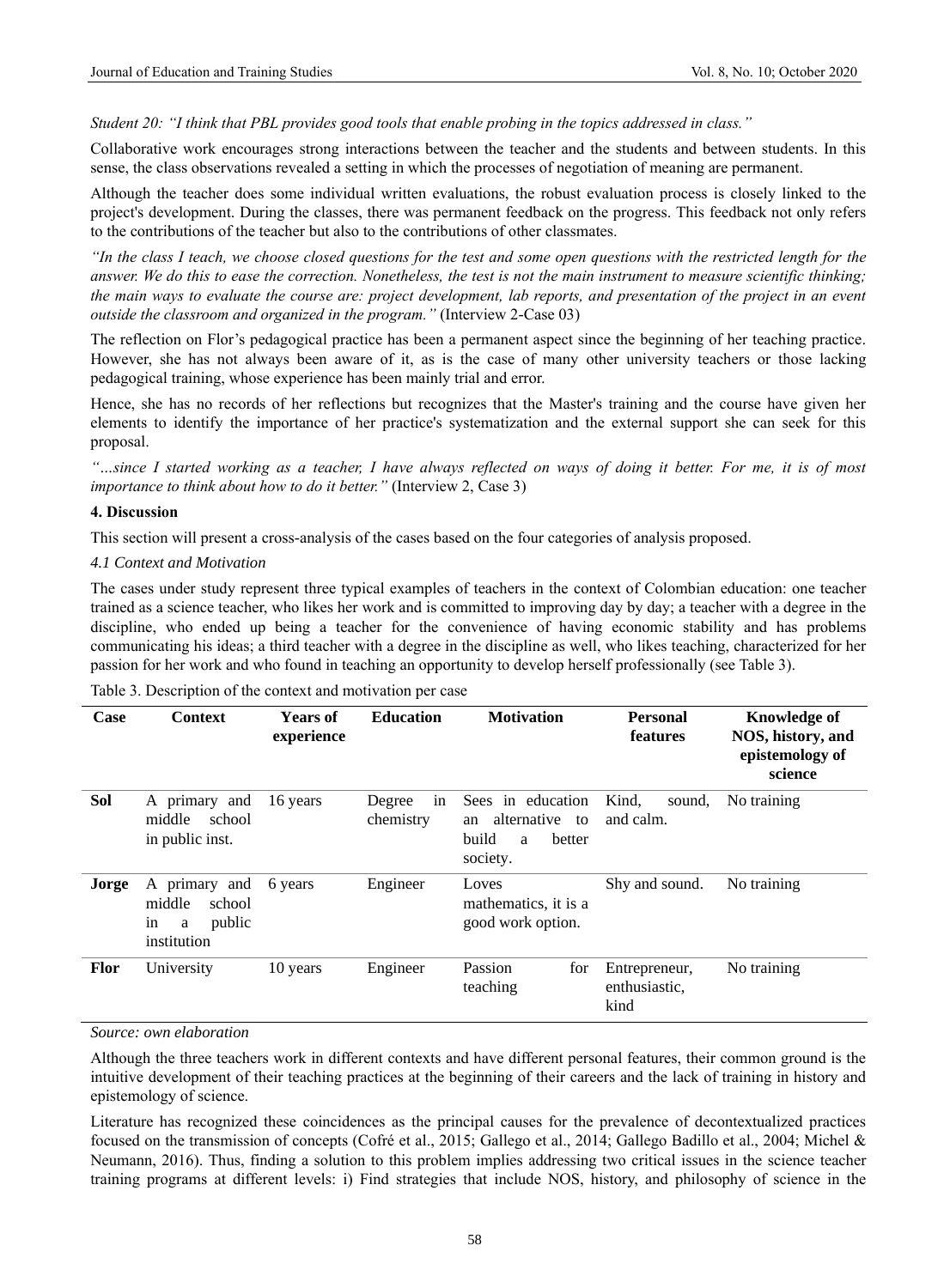learning processes of the discipline (Izquierdo et al., 2016; Moreira, 2004; Salinas et al., 2000; Vallejo, 2014) and ii) develop mentoring programs that contribute to the teachers' practice and generate reflection about it (Elliot, 2000; Vélaz, 2009).

# *4.2 Transformation of the Comprehensions of the Concepts of Science, Scientific Thinking, and Scientific Community*

In this category, we describe the changes in the teacher's understandings of the understudy after their training process, using the views of science proposed by Porlán (1989). Figure 1 shows a general analysis of the teachers' understandings about the concepts studied at the beginning and the end of the course. According to the figure, the teachers went from having rationalistic understandings (1) to alternative understandings (4) of the concepts of science and scientific community, as well as an increase in the amount and density of words associated with these concepts (See Tables 4 and 5). Regarding the concept of scientific thinking, there was a change from moderate empiricism (3) towards alternative views  $(4).$ 



Figure 1. Transformation of the understandings of Science, Scientific Thinking and Scientific Community according to Porlán's (1989) classification at the beginning and the end of the course.

# Source: Own production

Tables 4 and 5 show the specific changes in the comprehension of the three teachers. For example, in Jorge's case, he included the social, historical, and NOS dimensions in his discourse at the end, which means that he went from a rationalistic to an alternative view. On the other hand, Flor went from moderate empiricist to alternative comprehensions; after the process, her science concept was more complex, and she recognized it as a human product coming from a collective construction. Besides, she identified the importance of knowing history and NOS to teach science to approach the concepts from different dimensions.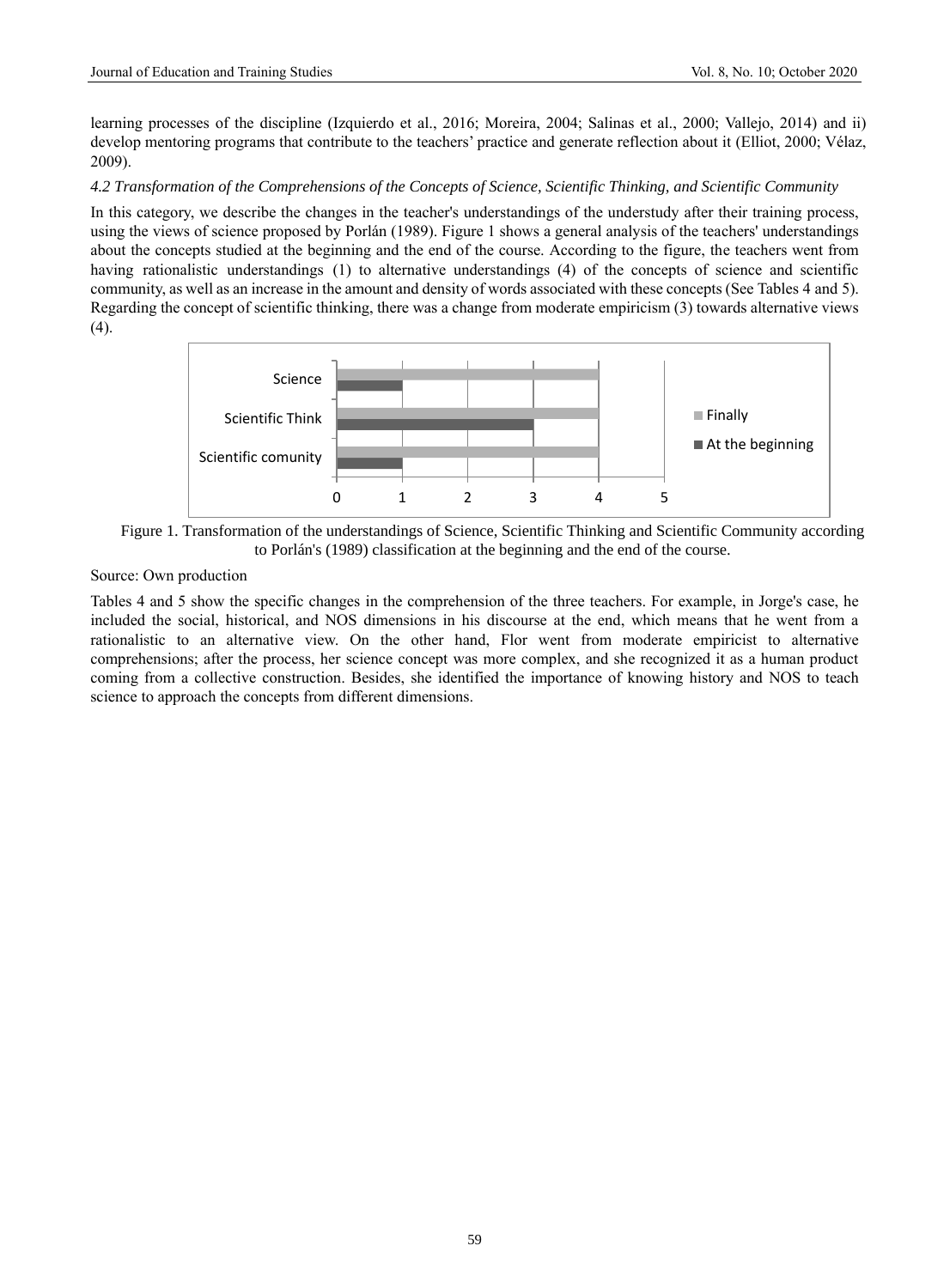|  | Table 4. Initial understandings of science and scientific thinking |  |  |  |
|--|--------------------------------------------------------------------|--|--|--|
|--|--------------------------------------------------------------------|--|--|--|

| Case        | Quotes                                                                                                                                                                                                                                                                                                                                                                                                                                                                                                                                                                                                                                         | Type of comprehension<br>(Porlán, 1989) |
|-------------|------------------------------------------------------------------------------------------------------------------------------------------------------------------------------------------------------------------------------------------------------------------------------------------------------------------------------------------------------------------------------------------------------------------------------------------------------------------------------------------------------------------------------------------------------------------------------------------------------------------------------------------------|-----------------------------------------|
| Sol         | "Science is a path to truth"; "upstanding individuals make science";<br>"science is not a linear accumulation of discoveries" (Questionnaire 1,<br>Case 01); "the way in which cognitive abilities have been developed,<br>which enables someone to understand the processes of living things and<br>their surroundings. Some abilities are related to aspects such as: asking<br>questions, analysis, synthesis, speculation, verification, contrast, and<br>communication" (Questionnaire 2 and 3, Case 01).                                                                                                                                 | Rationalistic                           |
| Jorge       | "Science is a path to truth" "science is not a product of groups of<br>specialists" (Questionnaire 1, Case 2). "It is the ability to think in a<br>way nature itself provides the necessary tools to solve our problems. It<br>is the ability to think in a way that nature itself gives us the necessary<br>tools to solve our problems. It is a way to see the world with the idea<br>of explaining it by means of theories that have sound foundations; in<br>other words, that they can be demonstrated or experimented with<br>being proven and verified according to the community in which we<br>are." (Questionnaire 2 and 3, Case 02) | Rationalistic                           |
| <b>Flor</b> | "Science is a path to truth, in some moments it can be developed by<br>upstanding individuals and in others by groups of specialists"<br>(Questionnaires 2 and 3, Case 03); "For me, scientific thought is the<br>ability of understanding topics and/or concepts based on the<br>knowledge acquired previously. It is necessary<br>have<br>to<br>inquiry/research by the students, and they must have supported:<br>assistants, tutors,<br>scientific<br>teachers.<br>libraries,<br>journals"<br>(Questionnaires 2 and 3, Case 03)                                                                                                            | Moderate empiricism                     |

Source: Own elaboration

Table 5 Final comprehensions of science and scientific thinking

| Case        | <b>Quotes</b>                                                                                                                                                                                                                                                                                                                                                                                                                                                                                                                                                                                                                                                                             | Type of comprehensions<br>(Porlán, 1989) |
|-------------|-------------------------------------------------------------------------------------------------------------------------------------------------------------------------------------------------------------------------------------------------------------------------------------------------------------------------------------------------------------------------------------------------------------------------------------------------------------------------------------------------------------------------------------------------------------------------------------------------------------------------------------------------------------------------------------------|------------------------------------------|
| Sol         | science is a rational construction that enables inquiring about the logic<br>structure of the phenomena that rule nature and build explanatory<br>models in the classroom () It also proposes that scientific knowledge<br>can be produced by a collective process; this implies the students' active<br>participation to empower their own process" (Final reflection of the<br>course, Case 01); "epistemology () is a clear invitation to analyze<br>the process of science throughout time and its relation with the present<br>time. Likewise, it enables us to identify the mechanisms to change<br>paradigms and improve classroom strategies." (Discussion Forum 2,<br>Case $01)$ | Alternative                              |
| Jorge       | "Science is made by the social groups that comprise it, its scientific Alternative<br>groups, and the way the new members form a community." (Forum<br>Module 4, Case 02); "I learned how important is the history and the<br>epistemology of a specific science; sometimes we do not know this and<br>it can show us the obstacles that humanity has had to solve a problem<br>() this is very important because it is a motivation factor for the<br>students. (Final reflection, Case 02)                                                                                                                                                                                              |                                          |
| <b>Flor</b> | "Science is a human construction in which history and the moment<br>play an important role" (Final reflection of the module, Case 03). It is<br>fantastic that after all the years of education in engineering that I have,<br>no one ever explained what a scientific model is. Hence, I always<br>accepted what was taught to me as if it were the law." (Reflections on<br>the discussion modules, Case 03)                                                                                                                                                                                                                                                                            | Alternative                              |

Source: Own elaboration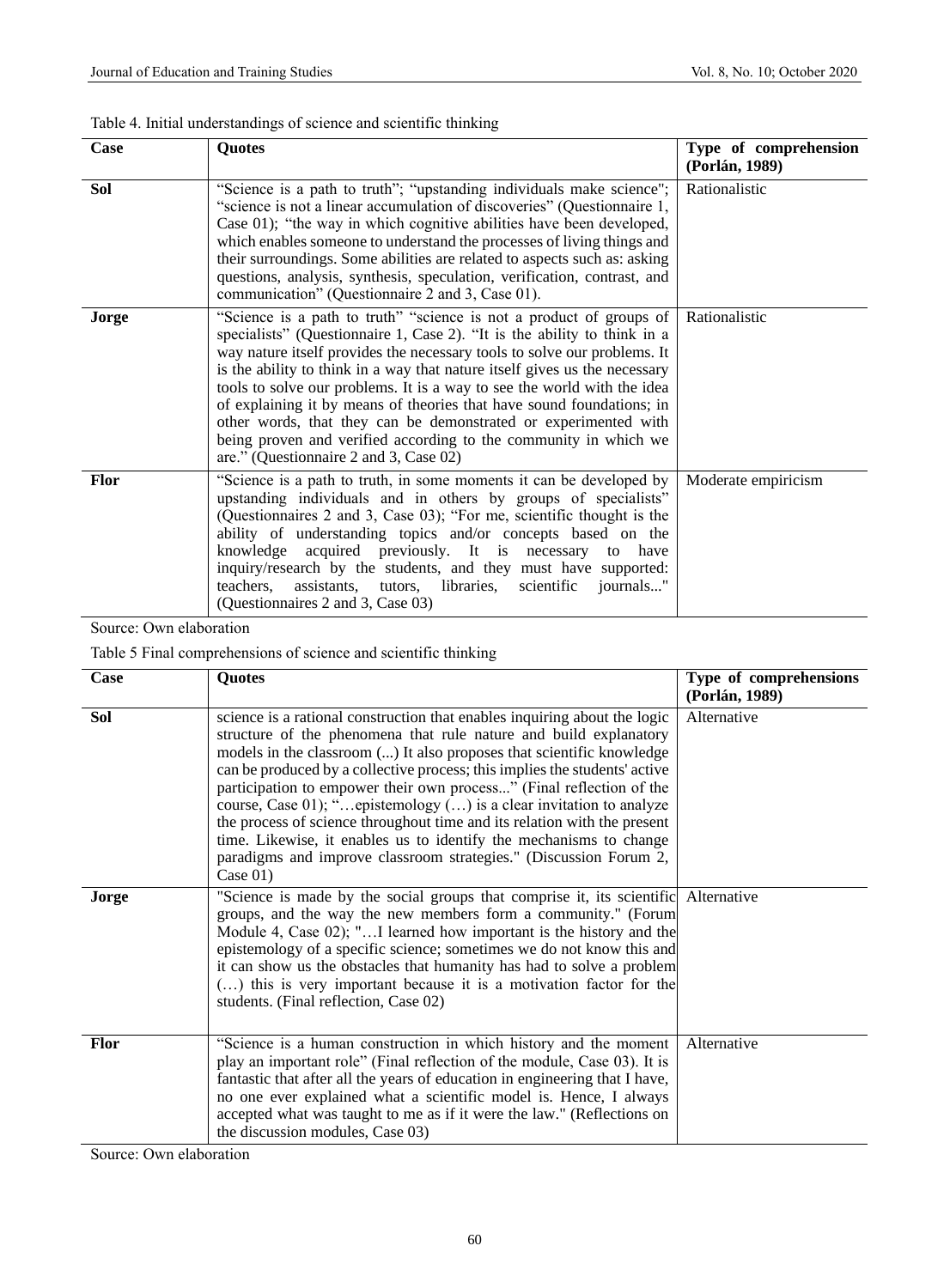A NOS approach fosters the contextualization of knowledge and enables better learning in the students (Martínez C. & Jirón, 2012). In other words, if teachers understand the importance of this approach for their task, they will identify more easily how they can familiarize their students with the practice of the scientific community: solving problems, arguments by negotiation of meanings (Rivarosa & Astudillo, 2013; Vásquez, Acevedo, Manassero, & Acevedo, 2001; Wenger, 1998).

# *4.3 Sociocultural Comprehensions and Development of the Pedagogical Practice*

According to Carr (1995), pedagogical practices must be studied from the inside, by identifying three aspects: the teacher's intentions, the interactions that he/she generates with the students in the activities he/she proposes, and the context of the teacher, the discipline and the students. We will explain the complexity of this view addressing each one of the sub-categories proposed.

# 4.3.1 Criteria and Intentions for Course Planning.

In this sub-category, we analyze the teachers' ways and resources used in planning his/her classes. The information collected at the beginning of the course showed that the primary resources for class planning were the following in order of importance: classic disciplinary contents, guidelines of the Ministry of Education, and guidelines of the particular institution.

| Case  | <b>Before</b>                                                                                                           | After                                                                                                                                                                                      | Quotes                                                                                                                                                                                                                                                                                                                                                       |
|-------|-------------------------------------------------------------------------------------------------------------------------|--------------------------------------------------------------------------------------------------------------------------------------------------------------------------------------------|--------------------------------------------------------------------------------------------------------------------------------------------------------------------------------------------------------------------------------------------------------------------------------------------------------------------------------------------------------------|
| Sol   | Classic disciplinary contents Scientific<br>guidelines<br>from<br>the<br>institution.                                   | skills,<br>thinking<br>(books), guidelines from the global competences in the<br>Ministry of Education, and discipline, and main problems<br>or questions of the particular<br>discipline. | "Before I used to work on a lineal<br>sequence of contents, everything was<br>quite flat, like it lacked sense The thing<br>is I have to cover a wide range of<br>planned contents, so you devote to the<br>topics but not to the thinking." (Interview<br>2, Case 01).                                                                                      |
| Jorge | The classic sequence<br>of<br>contents (Book). Guidelines<br>of the Ministry of Education<br>and the particular school. | Although he recognizes the<br>importance of NOS, changes<br>are not visible in his planning.                                                                                               | "For the planning, we take into<br>account the topics, the guidelines from<br>the Ministry for mathematics and the<br>school () explanation of concepts<br>regarding certain topics, and doing the<br>exercises correctly." (Interview 1, Case<br>$02$ ).                                                                                                    |
| Flor  | Contents according to the<br>guidelines of the program<br>and the institution.                                          | <b>Theories</b><br>that<br>the<br>are<br>foundation of the discipline,<br>international<br>competences,<br>problems<br>typical<br>of<br>the<br>discipline                                  | " maybe our flaw is not showing the<br>use of knowledge beyond the classroom.<br>Universities teach based on learning for<br>the class and not for life. It is as if they<br>went to university to pass subjects and<br>not get prepared for what they will be<br>doing for an important part of their<br>lives." (Final module reflection, Case<br>$(03)$ . |

Table 6. Criteria and intentions for class planning in each case

Source: own elaboration

In contrast, at the end of the course, the analysis of the pedagogical practices and the responses of Sol and Flor show that their criteria for planning changed and included scientific thinking skills, global competences of the discipline, and problems or main question of the discipline (See Table 6 and Figure 2). In Jorge's case, there was no evidence of change; the teacher continued to plan his classes considering textbooks contents as his main guideline. According to Martínez and Rodríguez (2010), textbooks are still the predominant pedagogical device for curricular development in the classroom of education institutions at different levels. In this sense, books are artifacts (Radford L., 2003; Roth, Mcginn, & Roth, 2009; Wenger, 1998) that materialize a pedagogical approach in line with a specific cultural tradition; hence, using a book in the classroom guides the pedagogical practice (Gimeno, 1995; Martinez & Rodríguez, 2010).

4.3.2 Strategies to Familiarize Students With the Identity of the Scientific Community

In this sub-category, we analyzed the type of strategies and activities used by the teachers in their practices to make the students familiar with the roles of the members of the scientific community. The changes in Sol and Flor showed changes in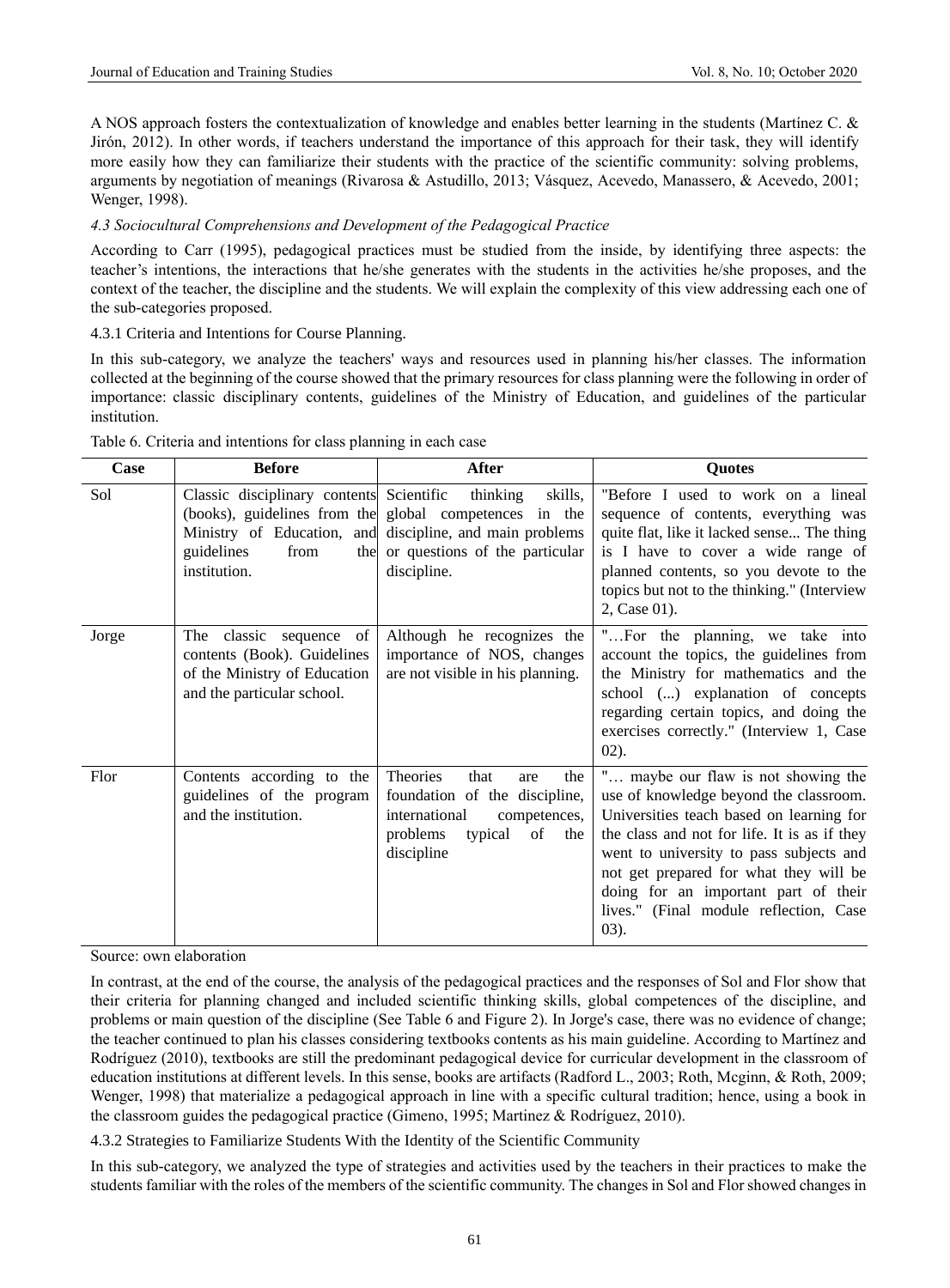the strategies they used at the beginning of the process (see Table 7). Practices as developing projects, modeling exercises, experiments, lab practices, and moments of socialization and discussion involve the students in the scientific community's activities and help them find identities in this community that can be interesting and become an actual possibility.

| Case  | <b>Before</b>                                             | After                                                                                                                                                           | <b>Quotes</b>                                                                                                                                                                                                                                                                                             |
|-------|-----------------------------------------------------------|-----------------------------------------------------------------------------------------------------------------------------------------------------------------|-----------------------------------------------------------------------------------------------------------------------------------------------------------------------------------------------------------------------------------------------------------------------------------------------------------|
| Sol   | Lectures<br>and<br>demonstrative<br>practices in the lab. | Asking questions, lab practices,<br>presentation<br>of<br>models.<br>mini-projects,<br>experimental<br>demonstrations.                                          | "the teacher asks every student to make a 3D model<br>of a bone in plasticine. She clarifies that the model<br>must show the different parts of the bone" (Field<br>journal - Class 3, Case 01)                                                                                                           |
| Jorge | Decontextualized<br>exercises                             | No evidence of change                                                                                                                                           | "the teacher explained four examples of exercises"<br>on the board about the topic: multiplication of<br>polynomial functions. Here I would like to highlight<br>that few students are paying attention to the<br>explanation, but the teacher is not aware of this"<br>(Field journal- Class 1, Case 02) |
| Flor  | Lab practices and<br>pedagogical<br>journeys              | Development of projects that<br>identify and solve problems<br>typical of the discipline, experts<br>invited to class, participation in<br>disciplinary events. | "the groups developed their projects, consulting<br>professionals, and technicians in different areas. As<br>they explain their ideas to more experienced people,<br>their communication skills are strengthened." (Field<br>journal, Class 4).                                                           |

Table 7. Strategies to bring the students closer to the identity of the scientific community

Source: own elaboration



Figure 2. Comparison between the activities at the beginning and the end of the training program for Cases 01 and 03

In the case of Jorge, no evident changes were found in the activities he proposes. He mainly explains exercises on the board and promotes the development of exercises individually. Although math is considered an exact science, it is also a community product. In this sense, a sociocultural perspective of education in math implies assuming the knowledge produced in this discipline due to a social activity. Understanding the discipline from this perspective gives a view of the strategies used to teach it (Jaramillo, 2011; Radford L., 2008; Radford L., 2003). According to this, there is no evidence of a practical approach to the community's identity that builds the discipline taught by Jorge. His activities continued to reproduce a reduced vision of science, particularly mathematics.

# 4.3.3 Strategies to Negotiate Meanings in Community

In this sub-category, we analyzed the teaching that fosters learning from community participation, especially collaborative learning. According to Wenger (1998), the negotiation of meanings includes social interaction; this can happen directly or by using artifacts produced by the community. Besides, collaborative work promotes reflection about the reality based on the interaction among peers, leaving behind the transmission of concepts (Martínez, Marsiglia, Dumrauf, & Cordero, 2009) and transforming the practice in the classroom.

In the cases of Sol and Flor, collaborative work was strengthened, and disciplinary concepts were probed by the inclusion of group projects in their practice. Sol developed them based on questions and Flor on problems. The differences in the projects' intention may be related to the level they are teaching: Sol teaches primary and middle school and Flor at the university level. Besides, the time required to apply the strategies of answering questions or solving problems was different. In the case of Flor, the problems are developed collaboratively throughout the semester. On the other hand,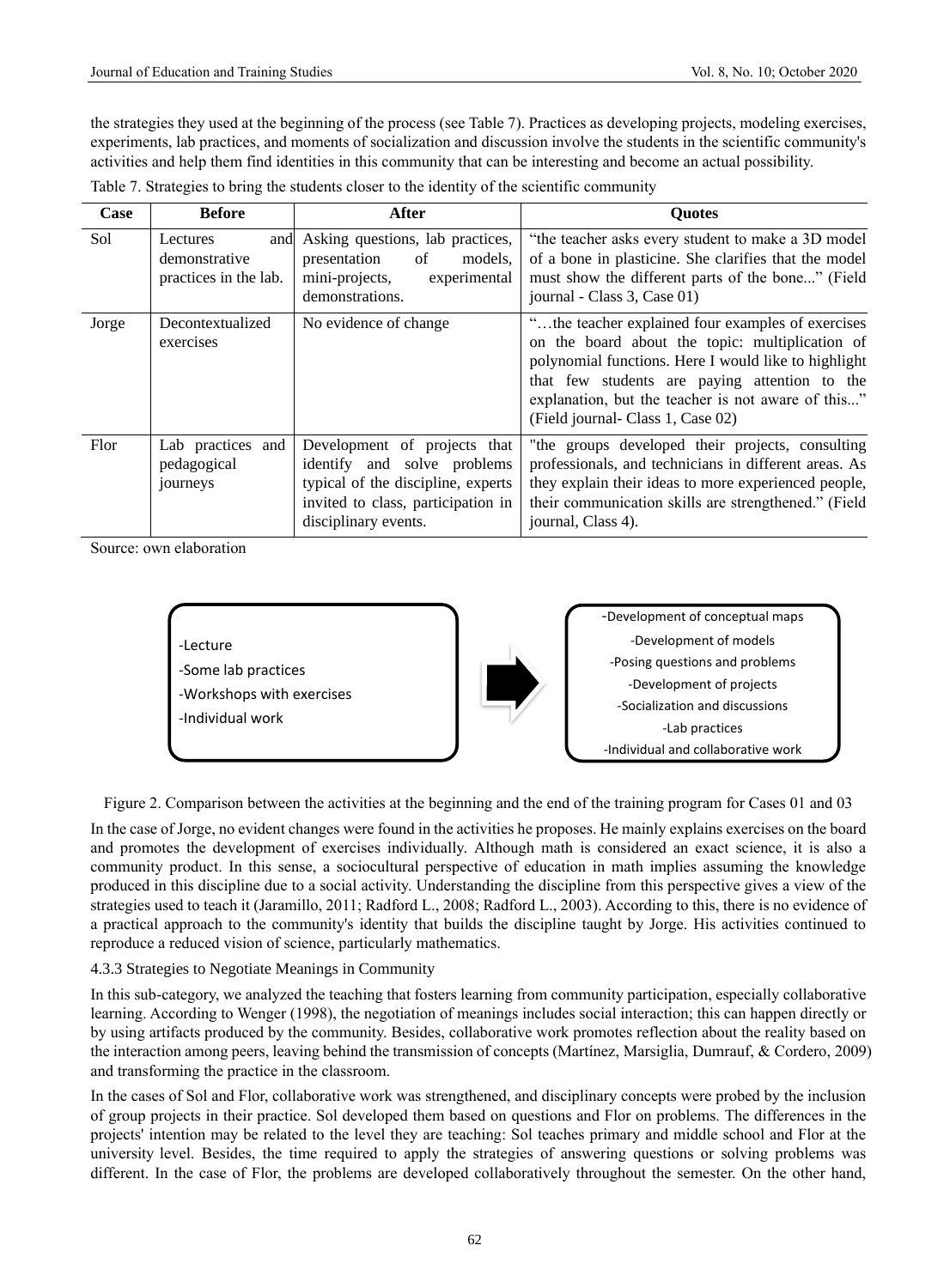Sol's strategy is developed individually in three moments of the school period.

Another common element is collaborative work in the development of lab practices, in which the students reproduce experiments and practices of the discipline-based on guidelines and then write their reports. In addition to being typical of scientific communities, these activities are highly valued by students (see Table 8).

| Case  | <b>Before</b>                                               | After                                                                                                                     | <b>Ouotes</b>                                                                                                                                                                                                                                                                                                                                                                     |
|-------|-------------------------------------------------------------|---------------------------------------------------------------------------------------------------------------------------|-----------------------------------------------------------------------------------------------------------------------------------------------------------------------------------------------------------------------------------------------------------------------------------------------------------------------------------------------------------------------------------|
| Sol   | Activities<br>based<br><sub>on</sub><br>individual<br>work. | Activities<br>based<br><sub>on</sub><br>individual<br>work continue.<br>activities<br>There are group<br>only in the lab. | "I like working in individual activities because like that; I can<br>assure that each student is building their own knowledge.<br>When I make them work in groups, only a few ones end up<br>working. That is also why I ask to see their notebook<br>frequently $()$ At first I used to set up the desks in a circle,<br>but that would end up in a mess" (Interview 2, Case 01) |
| Jorge | Activities<br>based<br><sub>on</sub><br>individual<br>work. | No evident changes                                                                                                        | "The class starts, and the teacher does the roll-call. He<br>explains some exercises on the board and then goes place by<br>place to see what they are doing. Then, he leaves 15 exercises<br>on the board and asks the students to solve them before the<br>class is over." (Field Journal, - Class 1, Case 02)                                                                  |
| Flor  | Lectures and<br>workshop<br>development                     | <b>Classes</b><br>based<br>on<br>collaborative<br>work.<br>Development of projects by<br>means of PO-PBL                  | "In my experience as a teacher, I can identify how this type of<br>activity generates interest in solving the question asked in the<br>group. The student or the groups inquire continuously about<br>the problems they constantly find () normally, these groups<br>remain together throughout the semester and end up being<br>close friends." (Interview 1, Case 03)           |

Table 8. Strategies for the negotiation of meanings in the community per case.

Source: Own elaboration

In Jorge's case, he did not introduce any kind of activity implying collaborative work, despite his manifestations about being willing to do it. This can be due to the difficulties of the teacher in his management of the group. For Jorge, this kind of activity makes him lose control over the group more easily.

Sol shares this idea of losing control over the group with Jorge, which reveals the need to strengthen the practical implications of collaborative practices in teacher training (Ramos, 2006) to handle better the emotional processes involved in such changes.

## 4.3.4 The Approach of Disciplinary Concepts and Scientific Thinking

In this sub-category, we identified how teachers teach the concepts of a particular discipline and scientific thinking. This analysis reveals the historical context and the teacher's approach to science's nature when teaching contents in their practice. In particular, we refer to the way the teacher includes the topics of nature, history, and philosophy of science in the disciplinary concepts taught.

A common fact is that none of the teachers had had any training in this area in previous training experiences. Although they showed changes in their comprehension of science and manifested in several moments that they had understood the importance of topics related to the NOS that they teach, it was challenging for them to take these ideas into their practice.

This fact is consistent with Mellado and González (2000) reports, who identified even in teachers who have undergone specific training in philosophy and history of science, that they will not put it into practice unless they have a piece of functional and comprehensive knowledge in this regard. Thus, there is a need to build a strategy that includes and fosters the combination of NOS and concepts as specific activities in the science teaching practice (Cofré, Cuevas, & Becerra, 2017; Michel & Neumann, 2016).

One possible way of doing it is including mentoring processes in the different stages of teacher training, involving – among other topics- the implications of the NOS and specific contents of the particular discipline. These programs are an excellent opportunity to guarantee better training processes at different levels (Barrera, Maldonado, & Rodriguez, 2012; Vélaz, 2009).

## 4.3.5 Strategies to Evaluate Learning

To close this category, we analyzed the evaluation strategies used in practice and the coherence of such strategies with the teaching proposal. The analysis showed that as the classroom proposed activities became enriched, there were also more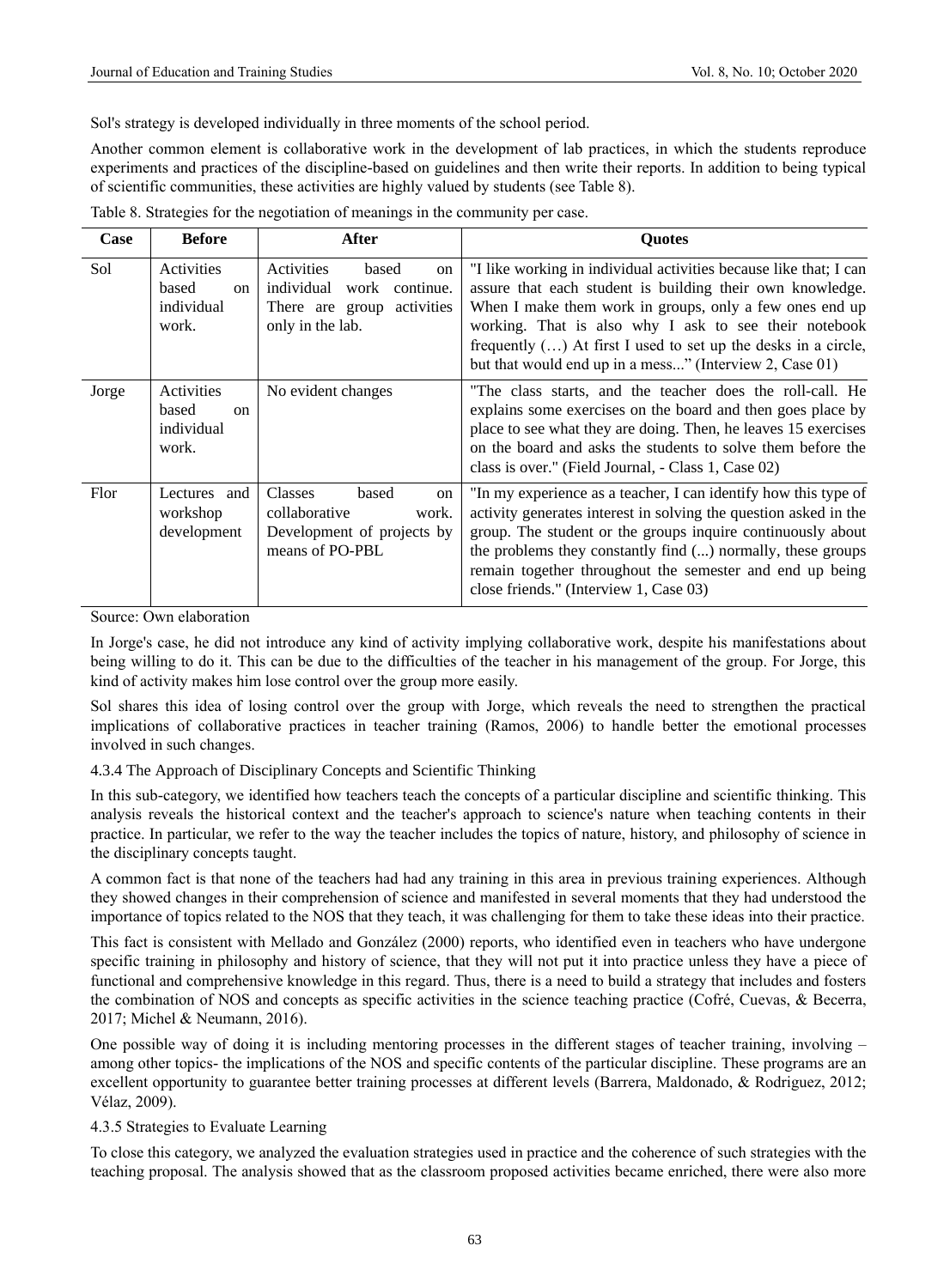chances for evaluation than the initial scenarios when the teachers started their training. Sol and Flor included strategies to evaluate collective work, argumentation skills, and problem solutions. Besides, permanent feedback in class could be observed. As in the previous sub-categories, in Jorge's case, there was no evidence of integration of new evaluation strategies in his pedagogical practice (see Table 9 and Figure 3).

| Table 9. Strategies for the evaluation of learning |  |  |  |
|----------------------------------------------------|--|--|--|
|----------------------------------------------------|--|--|--|

| Case  | <b>Before</b>                                                                                                                                                                      | After                                                                                                                                                                             |
|-------|------------------------------------------------------------------------------------------------------------------------------------------------------------------------------------|-----------------------------------------------------------------------------------------------------------------------------------------------------------------------------------|
| Sol   | Evaluation of activities in the notebook, lab<br>reports, and tests with open and closed questions<br>about the contents taught.                                                   | Review of workshops in the notebook,<br>written<br>virtual<br><sub>or</sub><br>tests<br>per<br>competences, lab reports, mini-projects<br>(observation and argumentation skills). |
| Jorge | Decontextualized<br>strategies,<br>grades<br>development of a list of exercises in the notebook<br>(He calls these workshops in class). Written tests<br>based on class exercises. | the No evidence of change                                                                                                                                                         |
| Flor  | Workshops, tests with open and closed questions,<br>exhibitions.                                                                                                                   | Development of research<br>projects,<br>argumentation<br>collaborative<br>work,<br>activities, and some tests.                                                                    |

Source: own elaboration

-Individual review of workshops, lab reports. -Written evaluations (open and closed questions) -No feedback



-Individual and group checking of conceptual maps, models developed, lab reports, project reports. -Grading of oral argumentation of problem solving or question answering. -Permanent feedback

Figure 3. Changes in the evaluation strategies reported by the teachers at the beginning and the strategies identified at the end in classroom observations for the cases of Sol and Flor.

On the other hand, the evident change in science and scientific thinking comprehension affects teachers' evaluation strategies. According to the analysis, the alternative views of science promote the application of evaluation strategies to assess the development of the student's skills related to scientific thinking and not only the assimilation of contents (Rodriguez, 2016).

4.3.6 Contributions to the Processes of Reflection on the Practice

In this category, we identified reflexive processes in the teachers and the systematization strategies resulting from such processes. According to Stenhouse (1998), every class is a setting for learning and research for the teachers, who must put it into a test to verify their proposal and make permanent adjustments. Thus, the teacher will understand their own task in detail and will appropriate this task developing plans to perfect their teaching and learning practices holistically.

In this analysis, we found that at the beginning of the training in the three cases, there was an informal reflection on their duty, which happened automatically with no specific records and no concern for arguing from a pedagogical knowledge; this is why it has no transcendence (Stenhouse, 1998).

As they started their training program, they became familiar with the formal systematization of their practices by means of field journals, which gave them access to information about their performance. Nonetheless, they used this instrument strictly during the time of the training and not after it. Although they find it very useful, they think they do not have the time to keep this record.

Our cases reveal that teachers are not used to doing a systematic process of reflection on their practice in the classroom. Most of them see it as something external and not a core aspect of their duty that must be addressed from the teacher training programs' beginning. A systematic reflection on the practice is the best opportunity to improve its quality (Bozu, 2012).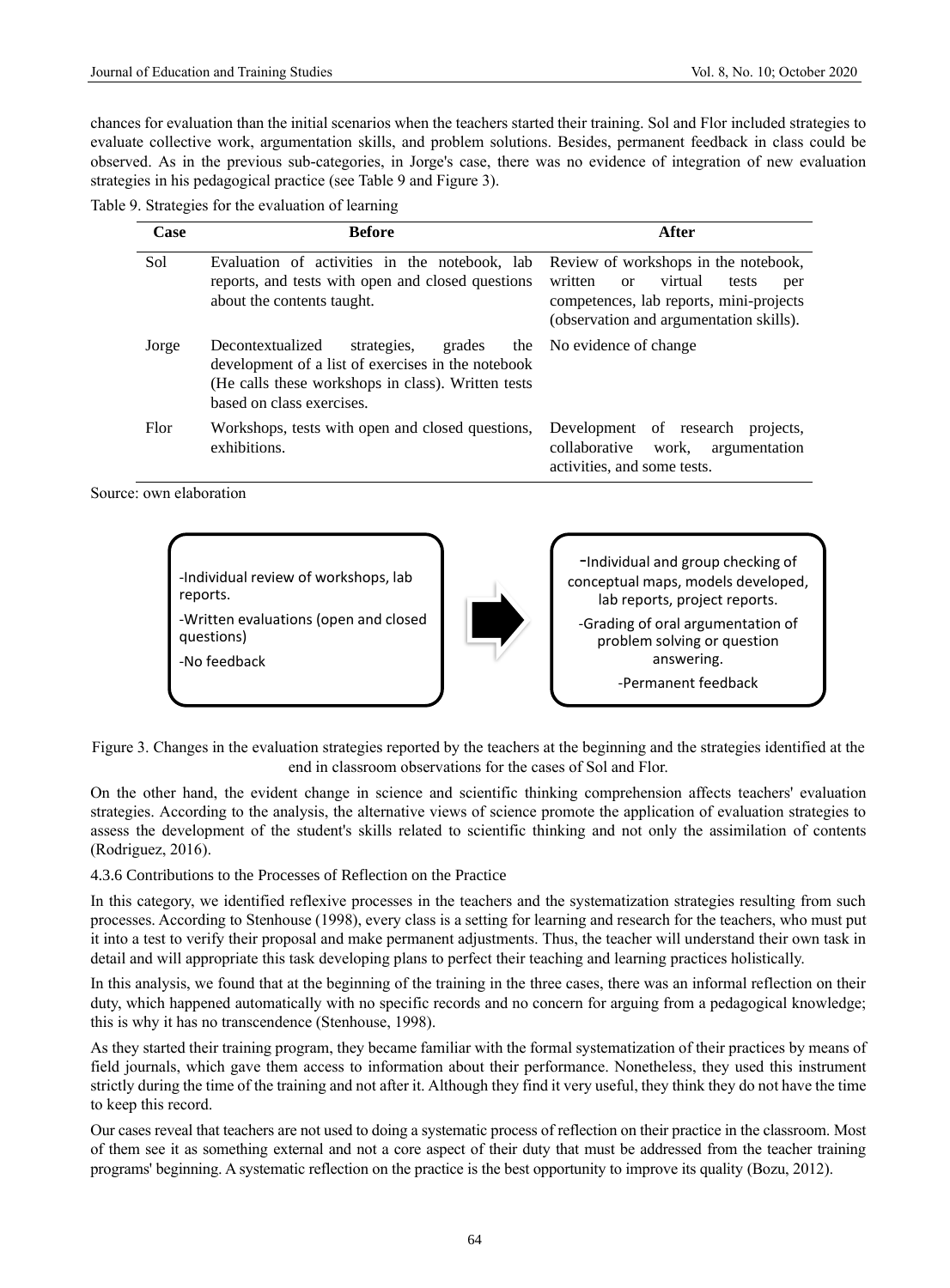#### **5. Conclusions and Limitations**

Based on this study's results and in response to the research question, we identified different contributions to the training proposal in the different categories used to analyze the pedagogical practices.

By means of the curriculum proposed in this research study, the teachers attained not only new comprehensions of science, of the discipline they teach, and of learning itself but also found other meanings for the concepts they teach, assuming a reflexive role in their practice. In this way, they went from planning their classes based on contents, government, and institutional guidelines to planning based on scientific thinking skills, global competencies, and critical problems or questions of the discipline they teach. Moreover, it was evident that books are cultural artifacts that can foster or undermine changes in the pedagogical practice, depending on whether they include or not alternative views of the nature of science in their contents.

Significant changes were found in the class activities proposed by the teachers that included activities aimed at recognizing the identity of the scientific community, i.e., the settings where science is produced. For instance, they included in their practice developing projects and experiments, modeling exercises, lab practices, and moments of socialization and discussion.

Moreover, they also included some strategies that encourage the negotiation of meaning in the community by giving assignments for collaborative work in which both, students and teachers, interacted in the discussion of different ideas. One of these assignments was developing projects related to fundamental concepts of the particular discipline. In primary and middle school, these were implemented by posing questions and higher education by formulating problems. Another strategy was implementing lab practices in which the students were able to reproduce experiments and explore certain natural phenomena.

Regarding evaluation strategies, it was evident that as the activities proposed in the classroom became more affluent, the chances for evaluation were much more than those conceived by the teachers at the beginning of their training, including permanent feedback.

Throughout the study, we identified that the training process generated a more conscious reflection on the teachers' practice. The projects developed in the course were their first experience of systematization of their teaching practice. However, a limitation found a posteriori was that after the training program had officially ended, the teachers stopped systematizing their practice. For them, this is an extra activity and not a core aspect of their work as teachers.

On these grounds, and considering that most teachers currently in-service in Colombia did not have mentoring processes in the classroom during their initial training, the design of postgraduate or permanent training programs that include mentoring in their practice is imperative. This action will empower teachers in their practice and give them the necessary tools to approach problems in their classroom in a more effective way.

Finally, we would like to highlight that to transform science teachers' pedagogical practice; there is more than transforming their comprehension of science and recognizing the meaning of a sociocultural perspective of learning. An additional process is required, focused on the practice itself, enabling the teacher to bring theoretical knowledge together with what actually happens in the classroom. In other words, there is a need for pedagogical mentoring processes that help teachers putting that comprehension into practice. Nevertheless, there is still a need for a sound research line around this mentoring, which opens an entirely new research scenario in the field.

#### **References**

- Alcocer, M., & Hernández, C. (2020). Investigación en enseñanza de las ciencias en Colombia: estudio desde sus cosificaciones. *Educación y Educadores, 23*(1), 47-68. https://doi.org/10.5294/edu.2020.23.1.3
- Alvesson, M., & Skoldberg, K. (2009). Reflexive Methodology (SAGE). London.
- Barrera, F., Maldonado, D., & Rodriguez, C. (2012). Calidad de la educación básica y media en colombia : diagnóstico y propuestas Felipe Barrera-Osorio. *Serie Documetnos de Trabajo*, (126), 74.
- Bozu, Z. (2012). Cómo elaborar un portafolio para mejorar la docencia universitaria. Una experiencia de la formación del profesorado novel.
- Carr, W. (1995). For Education: Towards Critical Educational Inquiry, Buckingham, Open University Press.
- Cofré, H., Camacho, J., Galaz, A., Jiménez, J., Santibánez, D., & Vergara, C. (2010). La Educacion Cientifica En Chile: Debilidades De La Enseñanza Y Futuros Desafios De La Educacion De Profesores De Science. *Estudios Pedagógicos XXXVI*(2), 279–293.<https://doi.org/10.4067/S0718-07052010000200016>
- Cofré, H., Cuevas, E., & Becerra, B. (2017). The relationship between biology teachers' understanding of the nature of science and the understanding and acceptance of the theory of evolution. *International Journal of Science Education, 693*(September), 1-16[. https://doi.org/10.1080/09500693.2017.1373410](https://doi.org/10.1080/09500693.2017.1373410)

Cofré, H., González-Weil, C., Vergara, C., Santibáñez, D., Ahumada, G., Furman, M., … Pérez, R. (2015). Science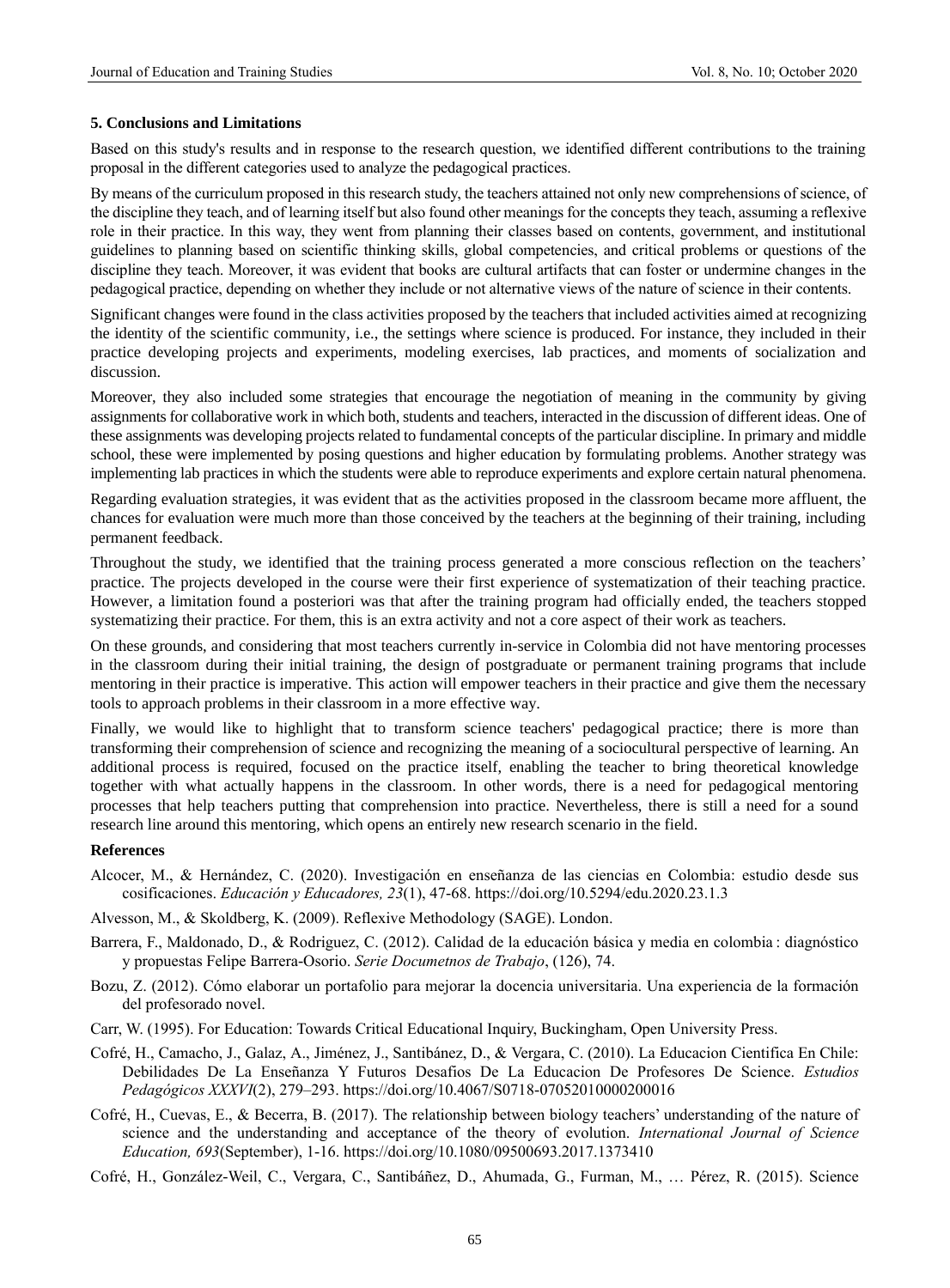Teacher Education in South America: The Case of Argentina, Colombia and Chile. *Journal of Science Teacher Education, 26*(1), 45-63.<https://doi.org/10.1007/s10972-015-9420-9>

- Elliot, J. (2000). ¿En qué consiste la investigación-acción en la escuela? La Investigación-Acción En Educación, 1-20.
- Gallego Badillo, R., Pérez Miranda, R., Gallego, T., & Torres, L. (2004). Formación inicial de profesores de ciencias en Colombia: un estudio a partir de programas acreditados. *Ciência & Educação (Bauru), 10*, 219-234. <https://doi.org/10.1590/S1516-73132004000200006>
- Gallego, R., Perez, R., & Franco, R. (2014). Transformaciones de las concepciones en la formación inicial de profesores de química (Fondo naci).
- Garcia, J. (2014). A propósito de los resultados de las pruebas PISA en Colombia. Uni-Pluriversidad, 14(1), Editorial.
- Garcia, S., Maldonado, D., Perry, G., Rodriguez, C., & Saavedra, J. (2013). Tras la excelencia docente: ¿Cómo mejorar la calidad de la educación para todos los colombianos[? https://doi.org/10.17227/0120391.67rce89.105](https://doi.org/10.17227/0120391.67rce89.105)
- Gimeno, S. (1995). Materiales y textos: Contradiccciones de la democracia cultural. Madrid-España.
- Goetz, J., & Lecompte, M. (1988). Etnografía y diseño cualitativo en investigación educativa. (Morata.). Madrid-España.
- Hernández, C. (2001). Aproximación a un estado del arte de la enseñanza de las ciencias en colombia. In c. ICFES (Ed.), Sociedad colombiana de pedagogía-SOCOLPE. Retrieved from http://www.socolpe.org/data/public/libros/InvestigacionPedagogia/2-1Ciencias-EstadodelArte.pdf
- Izquierdo, M., García, Á., Quintanilla, M., & Adúriz, A. (2016). Historia, Filosofía y Didáctica de las ciencias: Aportes para la formación del profesorado de ciencias (UD editori). Bogotá- Colombia. <https://doi.org/10.14483/9789588972282>
- Jakku-Sihvonen, J., & Niemi, H. (2007). Research-based teacher education in Finland: Reflections by Finnish teacher educators. Helsinki, Finland: Finish Educational Research Association.
- Jaramillo, D. (2011). La educación matemática en una perspectiva sociocultural: tensiones, utopías, futuros posibles. *Revista Educación Y Pedagogía, 23*(59), 13-36. Retrieved from http://aprendeenlinea.udea.edu.co/revistas/index.php/revistaeyp/article/view/8688
- Kruse, J., Easter, J., Edgerly, H., Seebach, C., & Patel, N. (2017). The Impact of a Course on Nature of Science<br>Pedagogical Views and Rationales. Science & Education, 26(9), 613-636. Pedagogical Views and Rationales. *Science & Education, 26*(9), 613-636. <https://doi.org/10.1007/s11191-017-9916-0>
- Kutluca, A., & Ayd, A. (2017). Changes in Pre-service Science Teachers' Understandings After Being Involved in Explicit Nature of Science and Socioscientific Argumentation Processes. *Science & Education, 26*(6), 637-668. <https://doi.org/10.1007/s11191-017-9919-x>
- Latour, B. (1987). Science in Action. Harvard University Press. Cambridge Massachusetts.
- Levy, C. (1998). Sobre Las Concepciones Y Las Prácticas. Enseñanza de Las Ciencias, 269-283.
- Martínez, C., Marsiglia, M., Dumrauf, A., & Cordero, S. (2009). Innovación y trabajo colaborativo en la enseñanza de las Ciencias Naturales : una experiencia didáctica sobre los dilemas éticos del proyecto genoma humano. *Revista Iberoamericana de Educación, 4*(48).
- Martínez, J., & Benarroch, A. (2013). Concepciones y creencias sobre ciencia, aprendizaje y enseñanza de profesores universitarios de ciencias. … *En Educación En Ciencias, 8*, 24-41. Retrieved from http://dialnet.unirioja.es/servlet/articulo?codigo=4462806
- Martinez, J., & Rodríguez, J. (2010). Fundamentos de una psicología El currículum y el libro de texto. Una dialéctica siempre abierta. Saberes E Incertidumbres Sobre El Currículo, 246-268.
- Mellado, V., & González, T. (2000). La formación inicial del profesorado de ciencias experimentales. Didáctica de Las Ciencias Experimentales, (January). Retrieved from https://www.researchgate.net/profile/Vicente\_Mellado/publication/269150980\_La\_formacion\_inicial\_del\_profesor ado\_de\_ciencias\_experimentales/links/55a53da308aef604aa042e5c/La-formacion-inicial-del-profesorado-de-cienc ias-experimentales.pdf
- Mesci, G., Schwartz, R. S., & Pleasants, B. A (2020). Enabling Factors of Preservice Science Teachers' Pedagogical Content Knowledge for Nature of Science and Nature of Scientific Inquiry. *Sci & Educ 29*, 263-297. <https://doi.org/10.1007/s11191-019-00090-w>
- Michel, H., & Neumann, I. (2016). Nature of Science and Science Content Learning and Their Learning About the Concept of Energy. *Science & Education, 26*(9), 951-975.<https://doi.org/10.1007/s11191-016-9860-4>